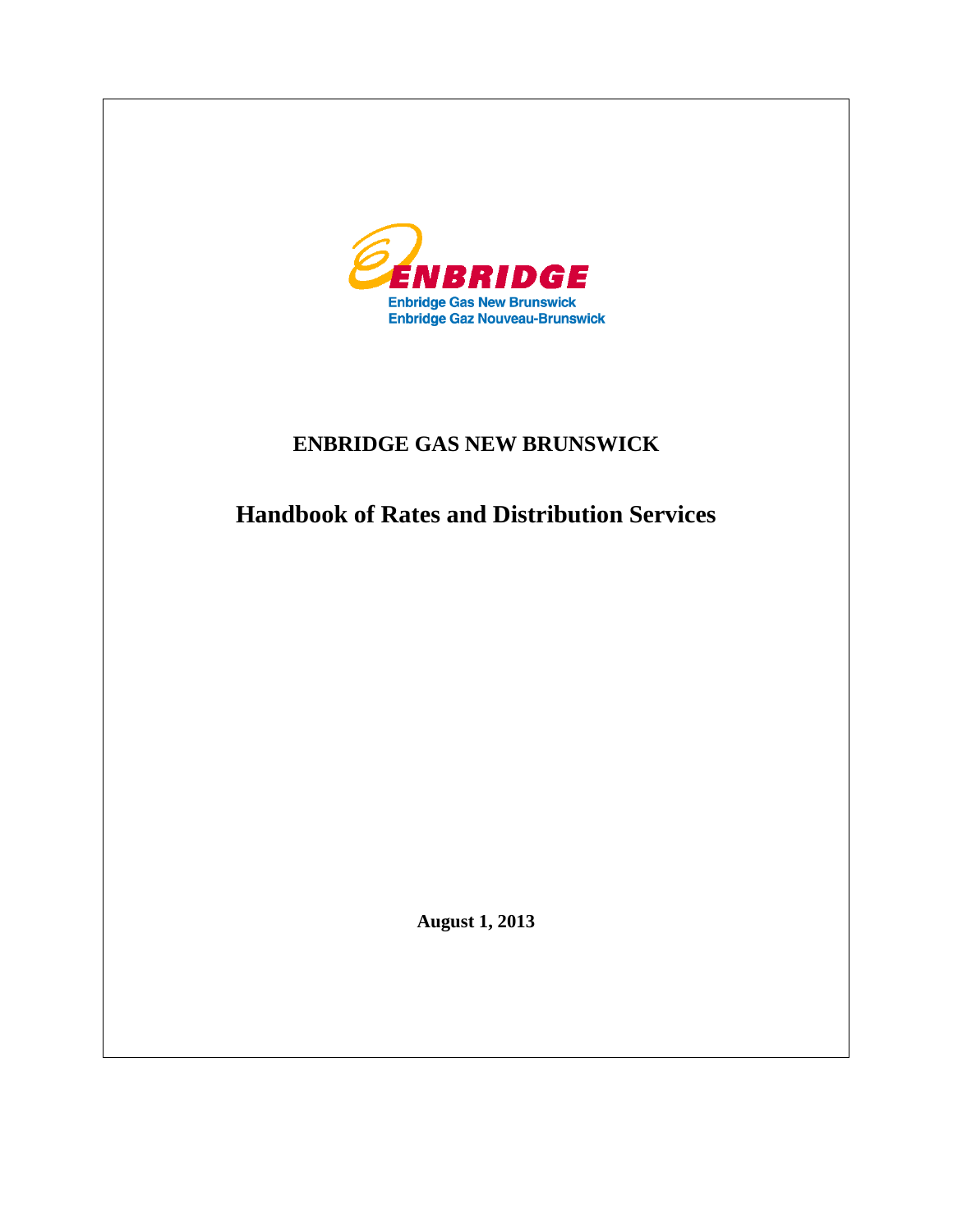# **Table of Contents**

| 1. |     | <b>INTRODUCTION</b>                                         | 1  |
|----|-----|-------------------------------------------------------------|----|
| 2. |     | <b>DEFINITIONS</b>                                          | 2  |
|    |     | 3. RATES AND SERVICES                                       | 6  |
|    | 3.1 | <b>General Franchise Services</b>                           | 6  |
|    | 3.2 | Applicability                                               | 6  |
|    | 3.3 | <b>Rate Classes</b>                                         | 6  |
|    |     | 3.4 Rate Classification                                     | 8  |
| 4. |     | APPLICATION FOR NATURAL GAS DISTRIBUTION SERVICE            | 9  |
|    |     | 4.1 Provision of Service                                    | 9  |
|    |     | 4.2 Refusal of Services                                     | 12 |
| 5. |     | <b>CERTAIN TERMS AND CONDITIONS OF DISTRIBUTION SERVICE</b> | 14 |
|    | 5.1 | <b>Obligations of EGNB</b>                                  | 14 |
|    |     | 5.2 Obligations of Customer                                 | 16 |
| 6. |     | <b>BILLINGS AND PAYMENTS</b>                                | 19 |
|    | 6.1 | <b>Billing Cycle</b>                                        | 19 |
|    | 6.2 | <b>Billing Options</b>                                      | 19 |
|    | 6.3 | Minimum Billing                                             | 20 |
|    | 6.4 | Payment Terms and Conditions                                | 20 |
|    | 6.5 | Term of Arrangement                                         | 20 |
|    | 6.6 | Metering Procedure                                          | 20 |
|    | 6.7 | Rates in Agreements                                         | 21 |
|    | 6.8 | Limitation of Liability                                     | 21 |
|    | 6.9 | Deferred Payment                                            | 21 |
|    |     | 6.10 Billing Dispute Resolution Process                     | 21 |
|    |     | 6.11 Customer Complaints                                    | 21 |
|    |     | 7. GAS MARKETER OPERATION - TERMS AND CONDITIONS            | 23 |
|    |     | 7.1 Nominations                                             | 23 |
|    |     | 7.2 Operational Flow Orders                                 | 23 |
|    |     | 7.3 Load Balancing and Imbalances                           | 24 |
|    |     | <b>APPENDIX A - RATE SCHEDULES</b>                          |    |

# **APPENDIX B - [FEES AND CHARGES](#page-39-0)**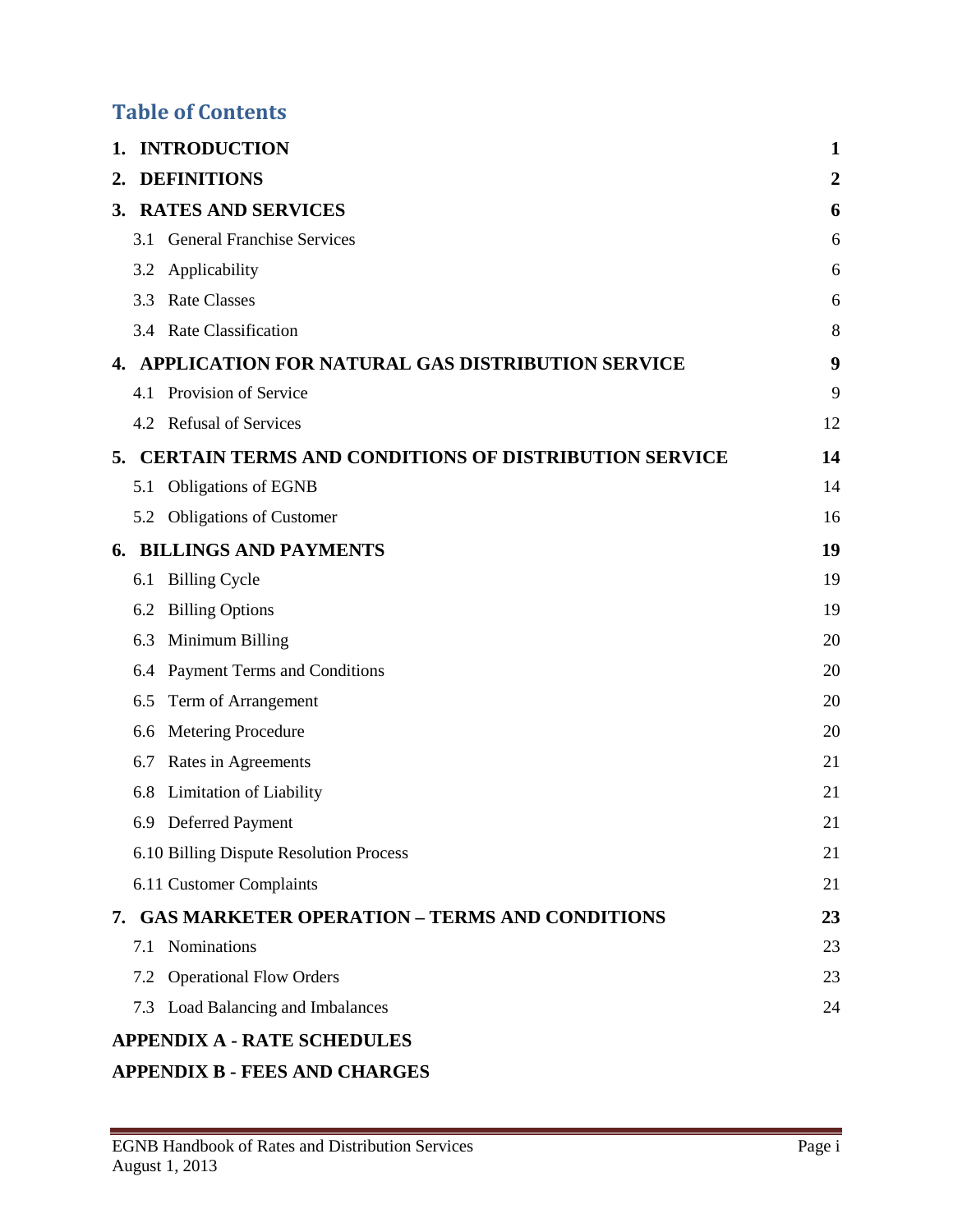# <span id="page-2-0"></span>**1. Introduction**

Enbridge Gas New Brunswick ("EGNB") is the holder of the General Franchise to distribute natural gas and provide Customer Services in the Province of New Brunswick. The purpose of this Rate Handbook is to define the various natural gas distribution rate classes and the associated rates and the scope and application of certain policies relating to the operation of EGNB's Distribution System in the Province of New Brunswick.

In accordance with the *Gas Distribution Act, 1999*, EGNB is required to file with the Board schedules showing all rates and tariffs that the Board has approved for the Distribution Services that EGNB offers in the Province. These rates and tariffs are set out in this document and are also available on EGNB's website: www.naturalgasnb.com.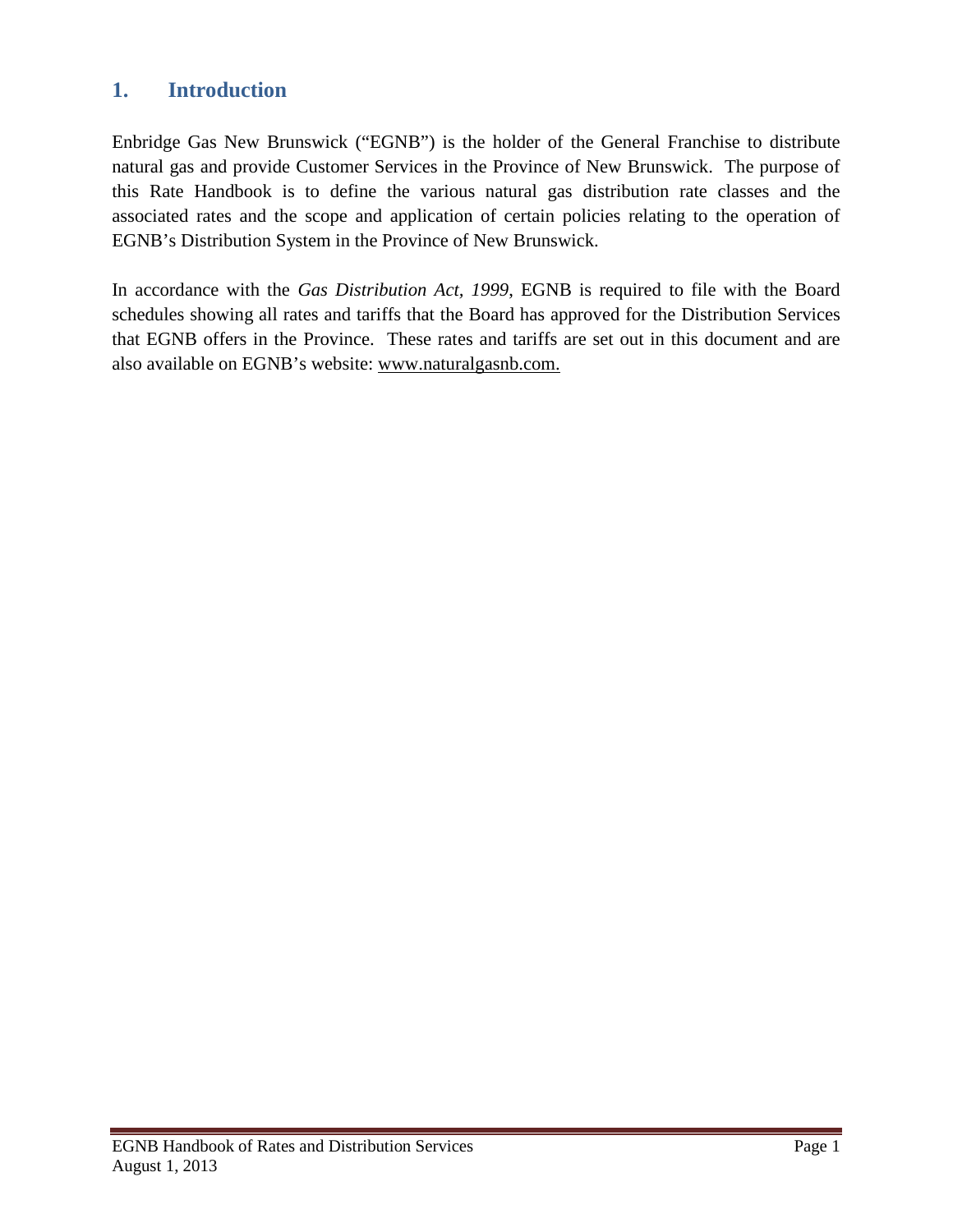# <span id="page-3-0"></span>**2. Definitions**

In this Rate Handbook, the following terms have the meanings set out below:

**Annual Minimum Volume:** The annual minimum volume agreed to by the Applicant, an Applicant's Gas Marketer or a Gas Marketer acting on behalf of an Applicant under its Rate Schedule or Distribution Service Agreement.

**Applicant:** The Person who makes application to EGNB for one or more of the services of EGNB and such term includes any Person receiving one or more of the services of EGNB.

**APT:** Atlantic Prevailing Time.

**Billing Month:** A period of approximately 30 days following which EGNB renders a bill to an Applicant, an Applicant's Gas Marketer or a Gas Marketer acting on behalf of an Applicant.

**Board:** New Brunswick Energy and Utilities Board constituted pursuant to the *Energy and Utilities Board Act* (New Brunswick).

**City Gate Station:** The point or measuring station at which EGNB receives natural gas from a high pressure pipeline or a Local Gas Producer and at which natural gas is metered, reduced in pressure and prepared for distribution to Customers.

**Contract Demand:** A contractually specified daily volume of natural gas applicable to service under a particular Rate Schedule which is the maximum volume of natural gas EGNB is required to deliver to a Customer at its Terminal Location on a daily basis under a Distribution Service Agreement.

**Contract Demand Charge:** A fixed monthly charge set forth in a Rate Schedule which is applied to the Contract Demand specified in a Distribution Service Agreement. It represents the charges for reserved capacity in the natural gas Distribution System.

**Curtailment:** An interruption in a Customer's natural gas delivery at a Terminal Location resulting from compliance with a request or an order by EGNB, an Applicant's Gas Marketer or a Gas Marketer acting on behalf of an Applicant to discontinue or curtail the use of natural gas.

**Customer:** Any Person who uses or consumes natural gas within New Brunswick for industrial, commercial, residential or marketing purposes other than a Gas Distributor.

**Customer Charge:** A monthly fixed charge for the connection to the natural gas Distribution System and is not related to the volume of natural gas actually consumed.

**Customer Service:** A service that is not a natural monopoly and includes services such as appliance service, meter reading, billing, collections, call centre, load balancing, peaking service, supplier of last resort service, storage and arranging for pipeline capacity on a Transmission Line or a pipeline regulated by the United States Federal Energy Regulatory Commission.

**Daily Demand:** The volume of natural gas taken on a day at a Terminal Location. The volume is measured by daily metering equipment, or where EGNB does not own and maintain daily metering equipment at a Terminal Location, the volume of natural gas taken within a billing period divided by the number of days in that billing period.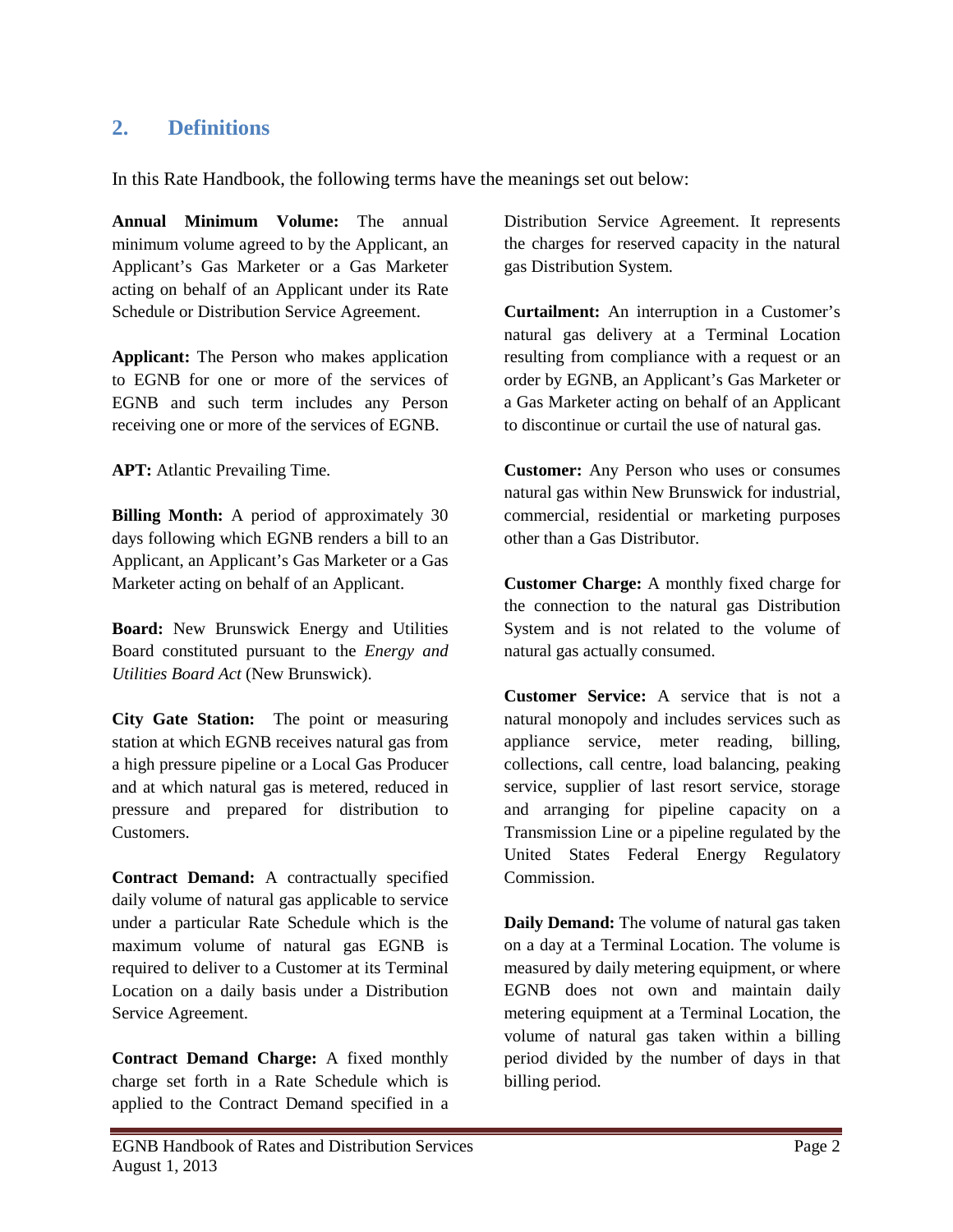**Distribute/Distribution:** To transmit, transport, move or conduct natural gas by means of a Distribution System.

**Distribution Service:** The Distribution of natural gas for an Applicant, an Applicant's Gas Marketer or a Gas Marketer acting on behalf of an Applicant from the Point of Acceptance to the Terminal Location.

**Distribution Service Agreement:** An agreement between EGNB and the Applicant, an Applicant's Gas Marketer or a Gas Marketer acting on behalf of an Applicant which describes the responsibilities of each party in respect to the arrangements for EGNB to provide Distribution Service to one or more Terminal Locations.

**Distribution System:** All or part of a pipeline, up to and including the meter, which is used to distribute natural gas to a building where it is used by a Customer.

**Electronic Bulletin Board (EBB):** An interactive system used by Gas Marketers to submit and track nominations.

**Franchise Area:** The area of the Province in which EGNB has been granted the right to distribute natural gas and offer Customer Services to Customers.

**Gas Day:** A period of 24 consecutive hours, beginning and ending at 11:00 a.m. APT; any date referred to in the Distribution Service Agreement refers to a day commencing at 11:00 a.m. APT on such date.

*Gas Distribution Act, 1999***:** The New Brunswick legislation that provides the framework for and rules under which natural gas can be distributed in the Province of New Brunswick. As set forth in the Statutes of New Brunswick, 1999, c. G-2.11, as amended.

**Gas Distributor:** A Person owning, operating, managing or controlling a Distribution System and who has been granted a General Franchise or a Local Gas Producer Franchise under the *Gas Distribution Act, 1999* to distribute natural gas to Customers in the Province and includes a Person to whom the rights and obligations under a franchise agreement have been assigned. For the purposes of this Rate Handbook, Gas Distributor shall mean EGNB.

**Gas Marketer:** A Person who holds a certificate issued by the Board pursuant to Section 58 of the *Gas Distribution Act, 1999*.

**Gas Transportation Services User (GTS user):** A Person that purchases natural gas transportation services from M&NP or a M&NP Customer, for services on the transmission pipeline upstream of the Distribution System.

**General Franchise:** A franchise to distribute natural gas and provide Customer Services in the entire Province, subject to Single End Use Franchises, Liquefied Natural Gas Franchises and Local Gas Producer Franchises under the *Gas Distribution Act, 1999* and subject to any order of the Board made under subsection 9(2) of the *Gas Distribution Act, 1999*.

**General Service Rates:** The Rate Schedules applicable to Distribution Service on the natural gas Distribution System.

**Gigajoule (GJ):** See Joule.

**Gigajoule Conversion Factor (GCF)**: The conversion factor used to convert the volume of natural gas measured at the Terminal Location to Gigajoules. The GCF is based on the average energy content of natural gas delivered by the Distribution System during the Billing Month and will be based on the average of daily energy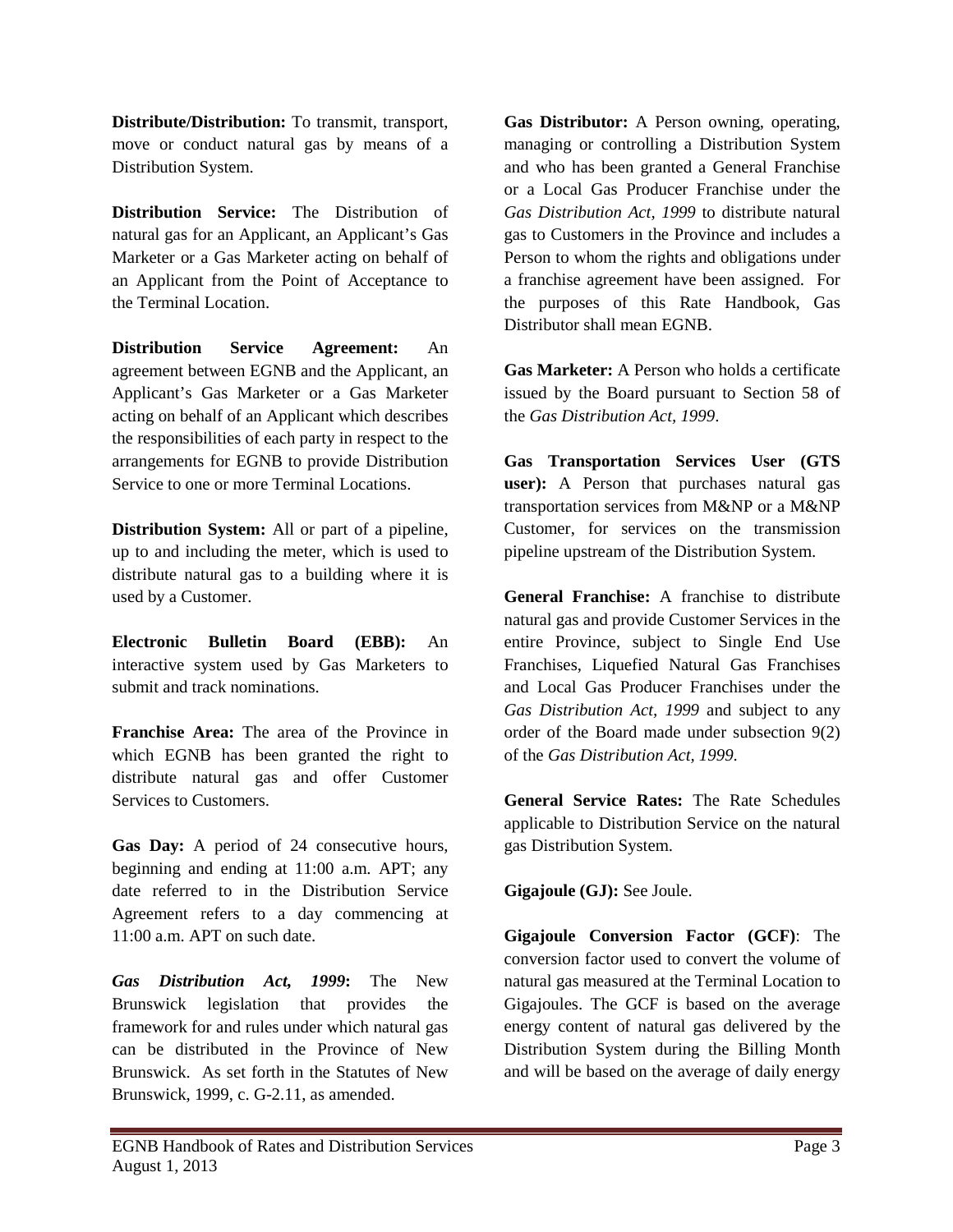contents of natural gas received by the Distribution System during the Billing Month.

**Joule (J):** The amount of work done when the point of application of a force of one newton is displaced a distance of one metre in the direction of the force. One gigajoule ("GJ") means 1,000,000,000 joules.

**Last Resort Supply Service:** Distribution Service available where a Gas Marketer fails to supply natural gas to a Customer on a timely basis and no other Gas Marketer is able or willing to do so.

**Line Item Billing Service**: Line item billing is an administrative function offered to Service Providers who utilize ABC Billing services and can request a line item be added to the Customer bill.

**Liquefied Natural Gas Franchise:** A franchise granted for distribution of natural gas under the *Gas Distribution Act, 1999*.

**Local Gas Producer:** A Person having the right to remove natural gas from a well in New Brunswick.

**Local Gas Producer Franchise:** A franchise granted under the *Gas Distribution Act, 1999* to a Local Gas Producer for an area that is less than the whole of the Province.

**Lost and Unaccounted For (LUF):** The amount of natural gas determined from time to time which is lost and unaccounted for in the Distribution System.

**M&NP:** Maritimes and Northeast Pipeline Management Ltd., as general partner for and on behalf of Maritimes & Northeast Pipeline Limited Partnership.

**natural gas:** any hydrocarbon or mixture of hydrocarbons that, at a temperature of 15 degrees Celsius and an absolute pressure of 101.325 kilopascals, is in a gaseous state.

**Nominate/Nomination:** The procedure of advising EGNB of the volume of natural gas which the Applicant, an Applicant's Gas Marketer or a Gas Marketer acting on behalf of an Applicant will be delivering on a daily basis to EGNB.

**Nominations:** Statements by an Applicant, an Applicant's Gas Marketer or a Gas Marketer acting on behalf of an Applicant of the volume of natural gas they will deliver to EGNB in a day.

**Operational Flow Order (OFO):** An order by EGNB to any GTS user to increase or decrease the delivery of natural gas at the Point of Acceptance for a defined period of time.

**Overrun:** The amount of natural gas taken at a Terminal Location exceeding the Contract Demand.

**Person:** An individual, corporation, partnership, firm, joint venture, syndicate, association, trust, trustee or other form of entity or organization.

**Pipeline:** Any pipe, system or arrangement of pipes wholly within the Province for distributing natural gas and all property and works of any kind used in connection therewith but does not include a Transmission Line.

**Point of Acceptance:** The point at which EGNB accepts delivery of a supply of natural gas for delivery to an Applicant, an Applicant's Gas Marketer or on behalf of a Gas Marketer acting for an Applicant. Such point will be at the interconnection of the facilities of M&NP or a Local Gas Producer and EGNB's natural gas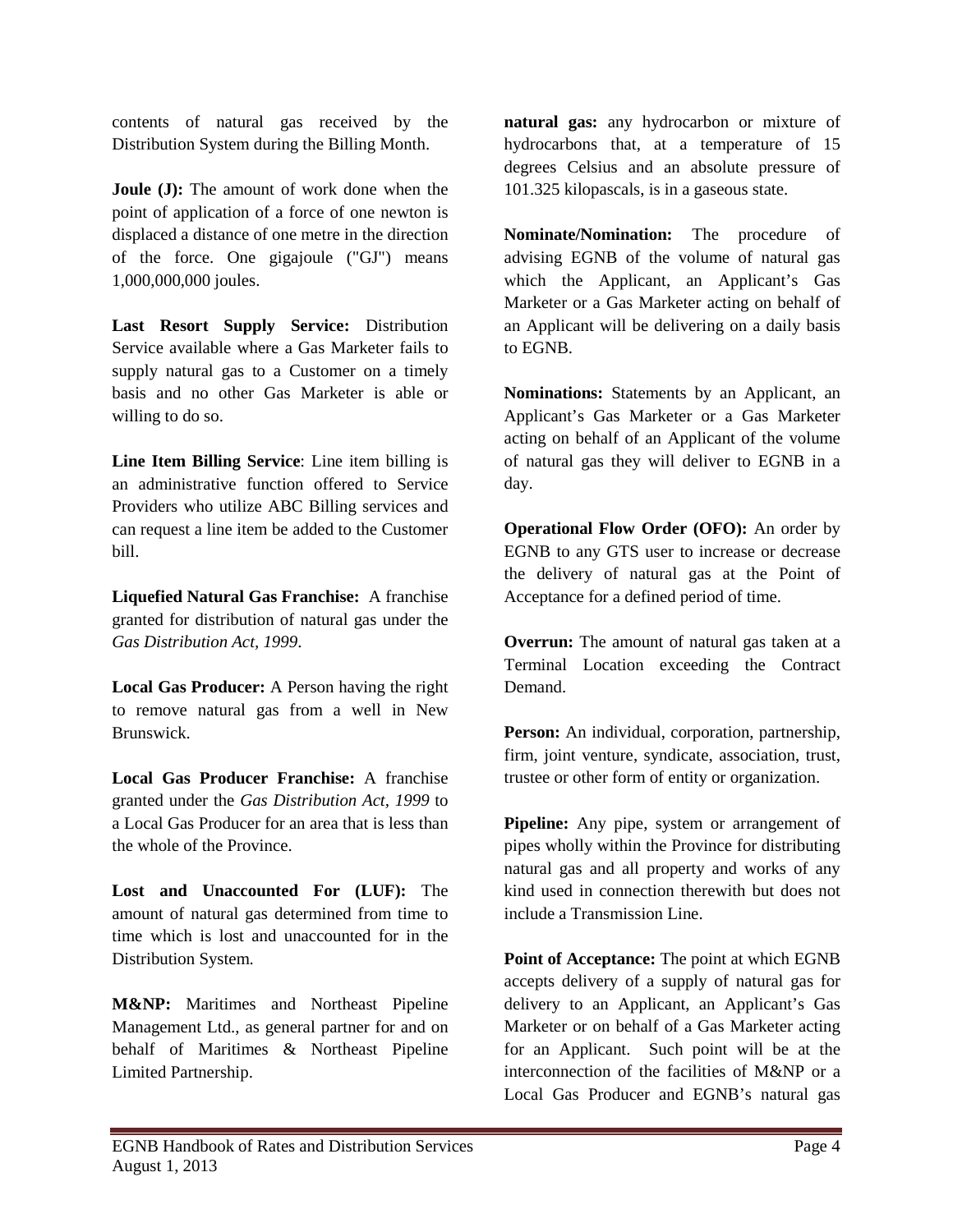Distribution System commonly referred to as a City Gate Station.

**Rate Handbook:** This Handbook of Rates and Distribution Services.

**Rate Schedule:** A lettered and/or numbered rate of EGNB which has been approved or fixed by the Board and in effect from time to time, as found in Appendix A.

**Recurring Charge:** A monthly charge for products and services delivered on a recurring basis by a Service Provider and are included on a Customer's bill each month.

**Service Provider:** A Gas Marketer or other market participant who provides products and services to EGNB's Customers. Such products and services appertain to the utilization of natural gas.

**Single End Use Franchise:** A franchise granted to a Single End User for one specific industrial facility owned and operated by the Single End User.

**Single End User:** A Person who receives natural gas directly from a Transmission Line for use at one specific industrial facility owned and operated by that Person.

**Terminal Location:** The facility which reflects the point at which the custody of natural gas is transferred from EGNB to the Applicant or Customer; the outlet side of EGNB's metering facilities.

**Transmission Line:** A pipeline as defined in the *National Energy Board Act (Canada)*.

**Volumetric Charge:** A charge per unit volume of natural gas actually delivered by EGNB and taken by the Customer.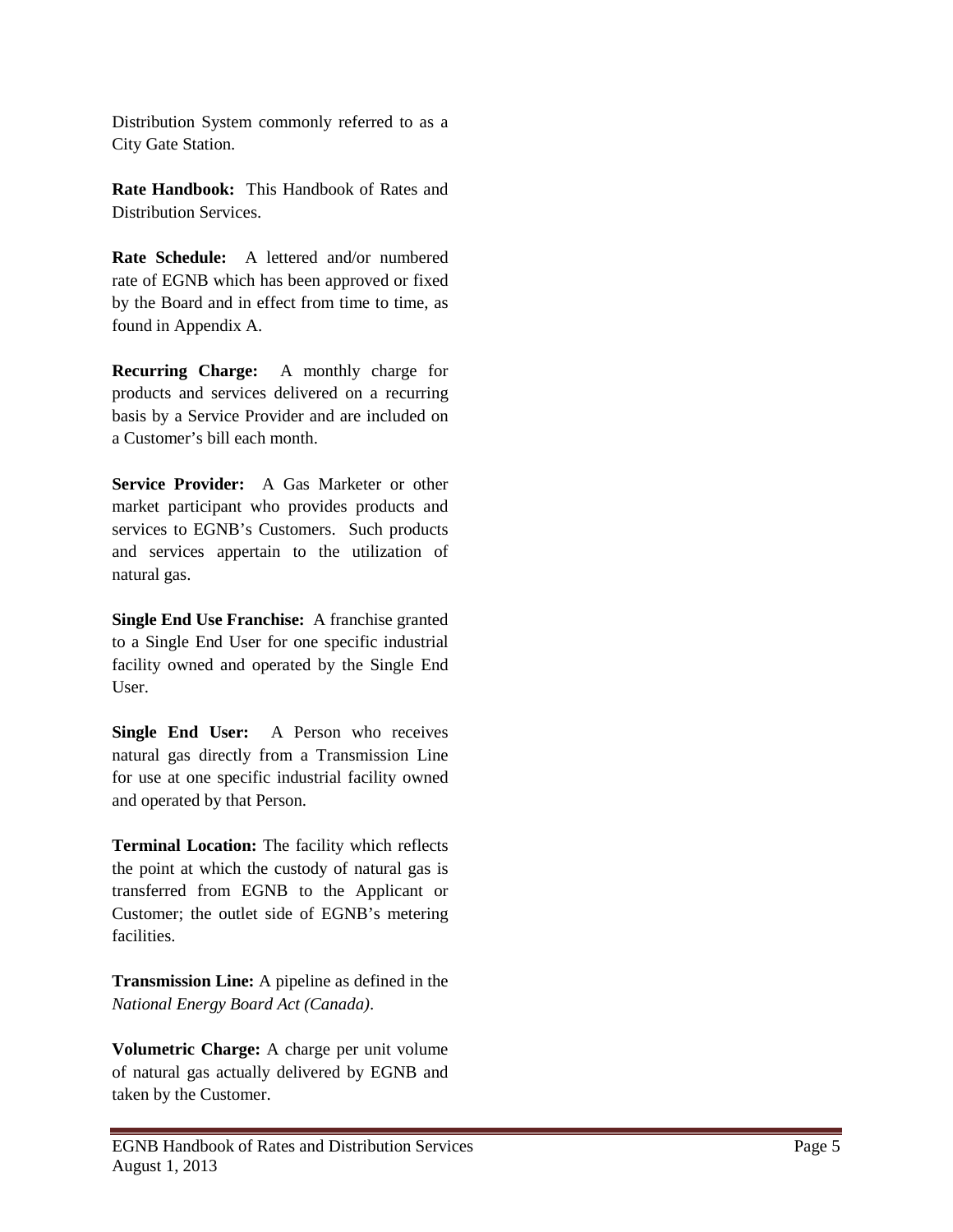# <span id="page-7-0"></span>**3. Rates and Services**

The purpose of this section is to provide a general description of rate classes offered by EGNB and the associated services. Such provisions are not definitive or comprehensive as to their subject matter.

### <span id="page-7-1"></span>**3.1 General Franchise Services**

EGNB provides Distribution Services within its General Franchise area. The natural gas to be delivered shall be owned by the Applicant, the Applicant's Gas Marketer or a Gas Marketer acting on behalf of an Applicant for service.

### <span id="page-7-2"></span>**3.2 Applicability**

Unless otherwise stated in a Rate Schedule, EGNB's rates and services are available throughout the entire General Franchise area serviced by EGNB. Distribution Service will be provided subject to EGNB having the capacity in its natural gas Distribution System to provide the Distribution Service requested.

### <span id="page-7-3"></span>**3.3 Rate Classes**

EGNB's Distribution Services are provided under the following rate classes:

### 3.3.1. Small General Service (SGS)

Small General Service Rate is applied to any Applicant requiring the use of EGNB's Distribution System to have a supply of natural gas delivered to a single Terminal Location served through one meter. Service under this Rate Schedule is limited to Applicants with a maximum consumption less than 60 GJs per month.

### 3.3.2. Mid-General Service (MGS)

Mid-General Service Rate is applied to any Applicant requiring the use of EGNB's Distribution System to have a supply of natural gas delivered to a single Terminal Location served through one meter. Service under this Rate Schedule is limited to Applicants with a maximum consumption of at least 60 GJs per month and less than 250 GJs per month.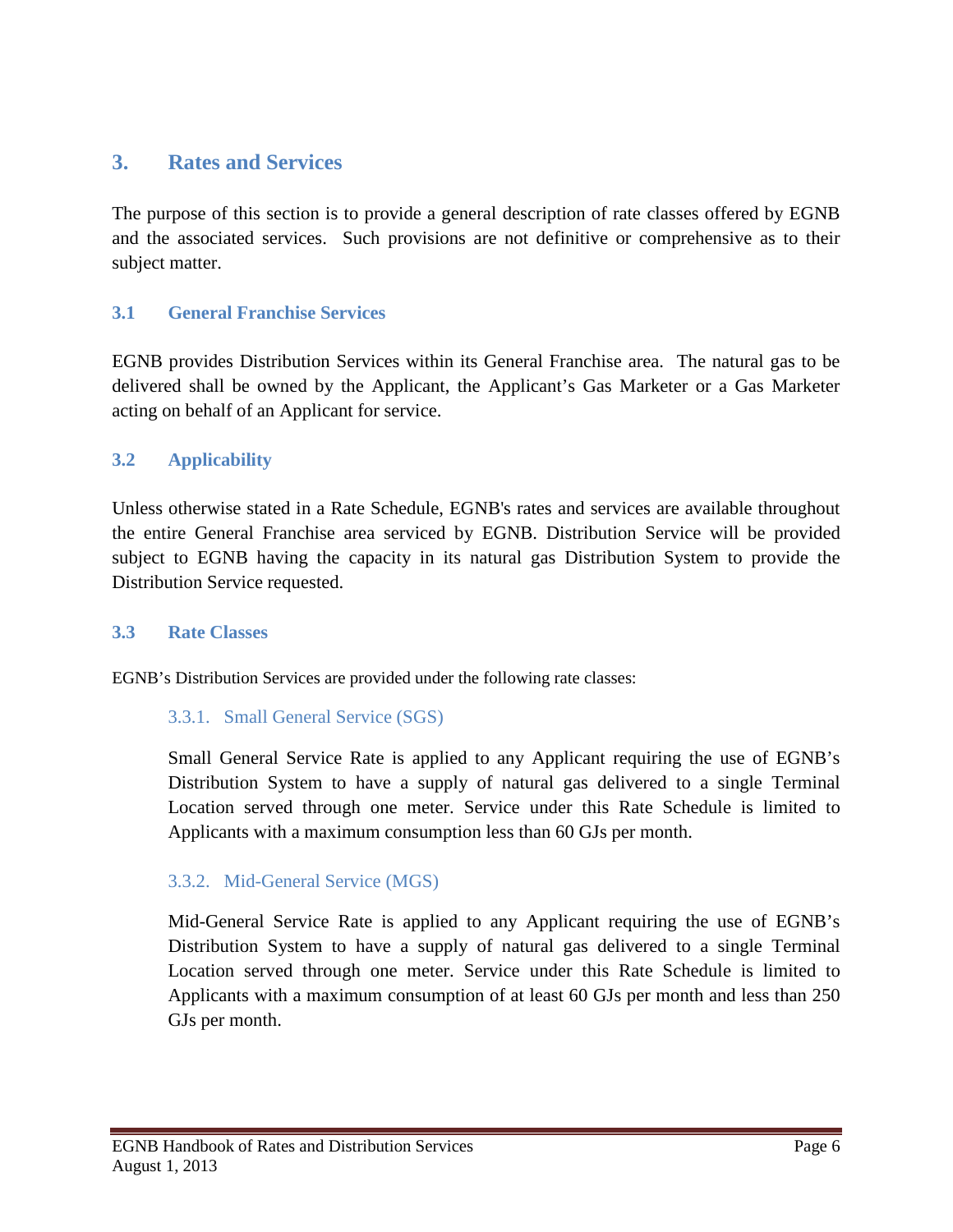### 3.3.3. Large General Service (LGS)

Large General Service Rate is applied to any Applicant requiring the use of EGNB's Distribution System to have a supply of natural gas delivered to a single Terminal Location served through one meter. Service under this Rate Schedule is limited to Applicants with a maximum consumption of at least 250 GJs per month.

# 3.3.4. Contract General Service (CGS)

Contract General Service Rate is applied to any Applicant requiring the use of EGNB's Distribution System to have a supply of natural gas delivered to a single Terminal Location served through one meter. Service under this Rate Schedule is limited to Applicants with a maximum consumption of at least 1,000 GJs per month and less than 10,000 GJs per month who enter into a Distribution Service Agreement with EGNB for a Contract Demand of no less than 36 GJs per day.

### 3.3.5. Industrial Contract General Service (ICGS)

Industrial Contract General Service Rate is applied to any Applicant requiring the use of EGNB's Distribution System to have a supply of natural gas delivered to a single Terminal Location served through one meter. Service under this Rate Schedule is limited to Applicants with a maximum consumption of at least 10,000 GJs per month who enter into a Distribution Service Agreement with EGNB for a Contract Demand of not less than 360 GJs per day.

### 3.3.6. Off-Peak Service (OPS)

Off-Peak Service Rate is applied to any Applicant requiring the use of EGNB's Distribution System to have a supply of natural gas delivered to a single Terminal Location served through one meter for the months of April through November.

# 3.3.7. Last Resort Supply Service

Last Resort Supply Service is applied to any Applicant requiring the use of EGNB's Distribution System to have a supply of natural gas delivered to a single Terminal Location served through one meter where a Gas Marketer fails to supply gas to the Applicant on a timely basis and no other Gas Marketer is able or willing to do so.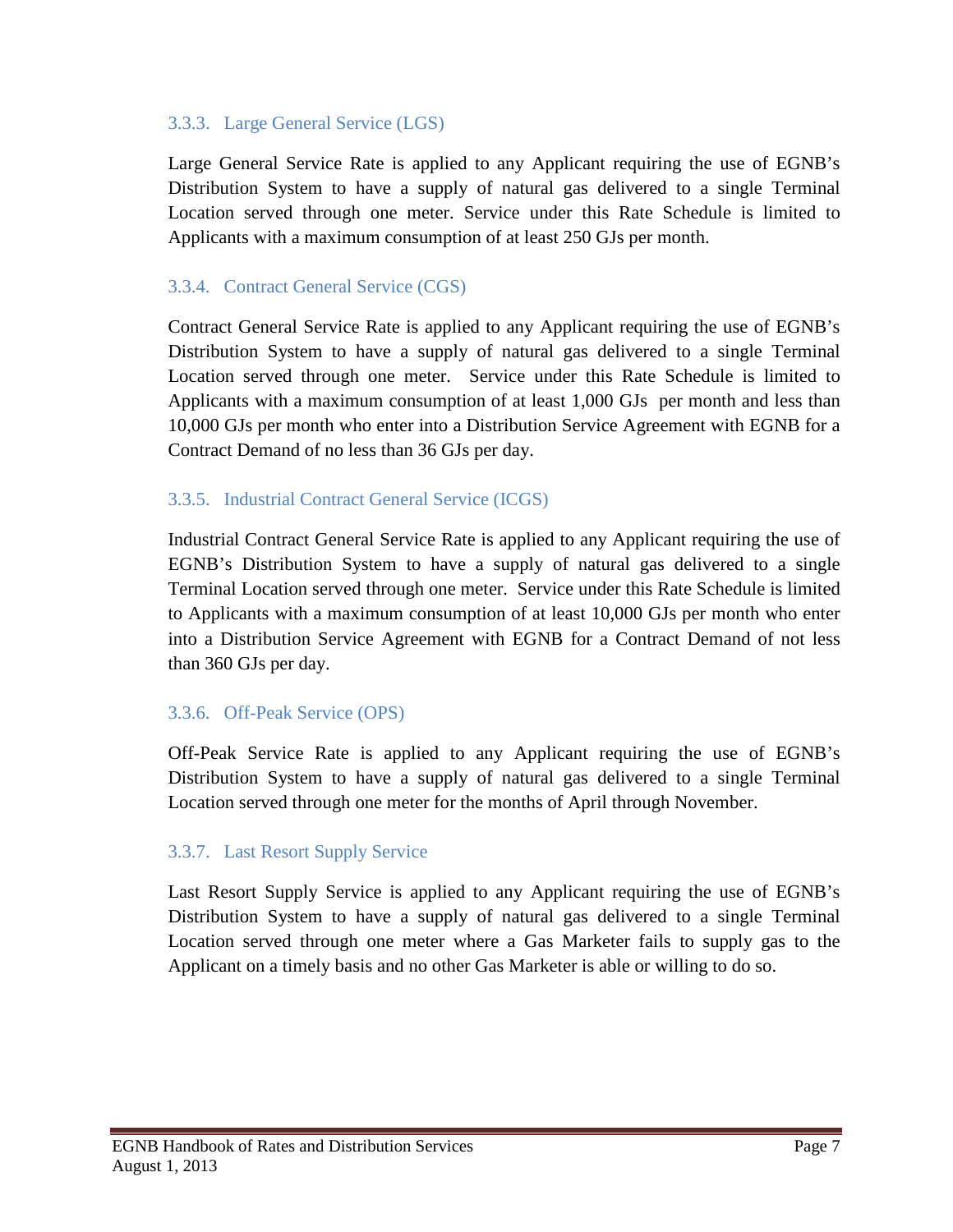# <span id="page-9-0"></span>**3.4 Rate Classification**

### 3.4.1 Initial Determination

EGNB will initially determine the rate class which best fits the Customer's consumption pattern.

### 3.4.2 Request for Change in Rate Class

A Customer requesting a change to the rate class to which they have been assigned must submit a letter in writing to EGNB outlining the rationale for the request. The request will be reviewed by EGNB's Customer Care Manager and a written decision as to that Customer's rate class will be provided to the Customer within 30 days of receiving the request.

### 3.4.3 Customer Rate Class Reclassification

EGNB reserves the right to review customer accounts and make changes to the rate class to which a Customer has been assigned. Rate class reclassification can occur under the following conditions:

Customer accounts will be reviewed annually, to ensure the Customer's monthly consumption continues to correspond to the rate class to which the Customer has been assigned. Any changes to the rate class to which the Customer has been assigned will occur in the month following the annual review.

Notification of a rate class reclassification will be provided on the Customer's bill in which it takes affect.

### 3.4.4 Applicable Rate

A Customer will be charged the Board approved rate for the rate class outlined in the Rate Schedule in Appendix A to which that Customer is assigned from time to time.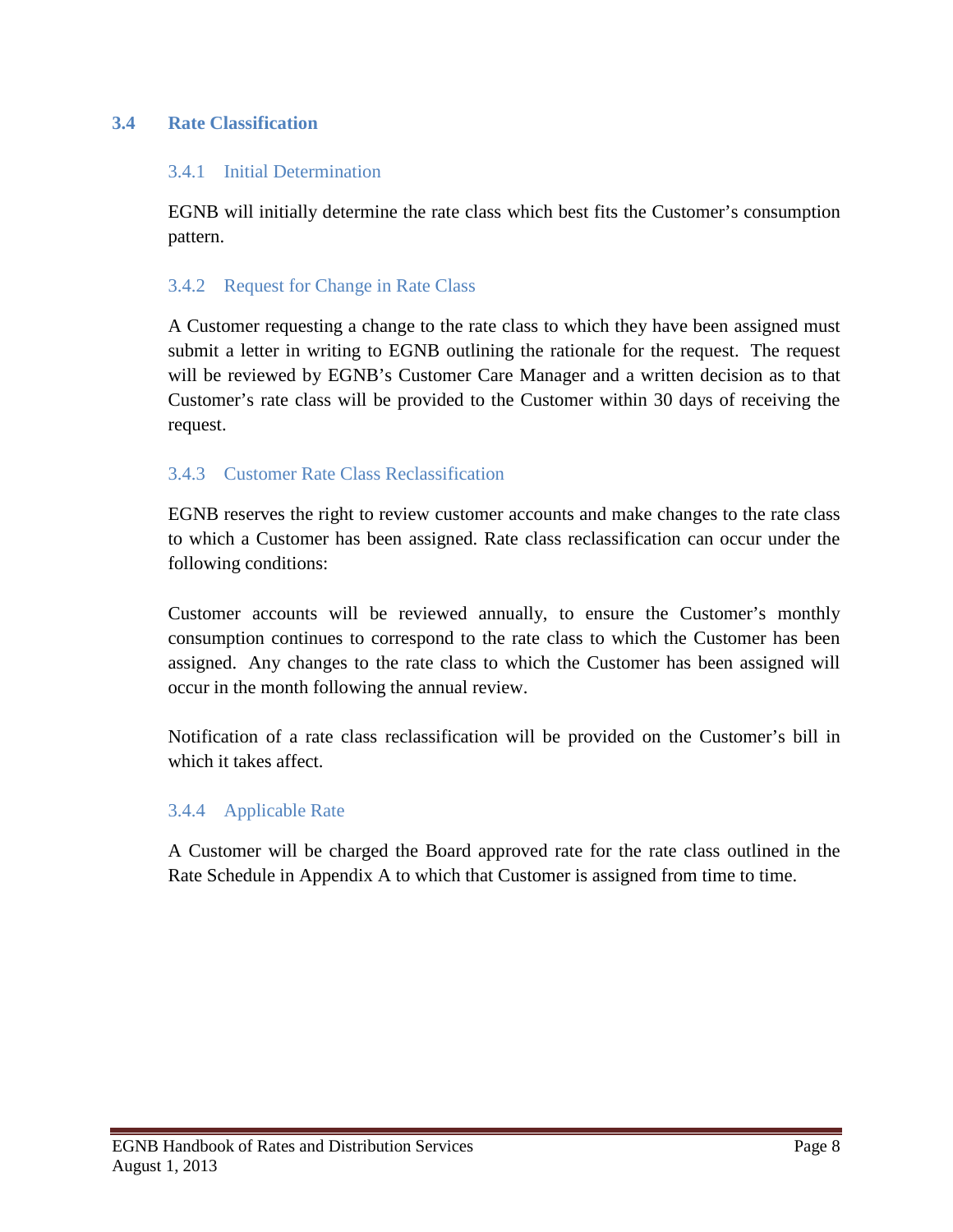# <span id="page-10-0"></span>**4. Application for Natural Gas Distribution Service**

### <span id="page-10-1"></span>**4.1 Provision of Service**

An application for natural gas Distribution Service will require the completion of EGNB's Application for Natural Gas Service form and may be initiated by mail, telephone, email or in person at any of EGNB's offices at the following locations:

|             | Fredericton: 440 Wilsey Road<br><b>Fredericton NB</b><br>E3B 7G5          |
|-------------|---------------------------------------------------------------------------|
| Saint John: | 691 Somerset Street<br>Saint John, NB<br>E <sub>2</sub> K 2Y <sub>6</sub> |
| Moncton:    | 84 Driscoll Crescent<br>Moncton, NB<br><b>E1E 3R8</b>                     |

Telephone: 1-800-994-2762 press option #5 (Monday through Friday 8 a.m. - 6 p.m.)

Email: info@naturalgasnb.com

An Applicant, an Applicant's Gas Marketer or a Gas Marketer acting on behalf of an Applicant, at the time of applying for Distribution Service, must elect, for the term of any Distribution Service Agreement, to deliver its own natural gas requirements to EGNB at the Point of Acceptance. Each Customer is responsible for the selection of its Gas Marketer. EGNB shall deliver natural gas to a Terminal Location as required by the Applicant, subject to the terms and conditions contained in this Rate Handbook and the applicable Rate Schedule and Distribution Service Agreement.

The Applicant(s) must be the owner or tenant of the premises or facility for which service is requested and will be required to provide proof of identification.

The signed original Application for Natural Gas Service will remain on file at EGNB's head office located at 440 Wilsey Road, Fredericton, NB.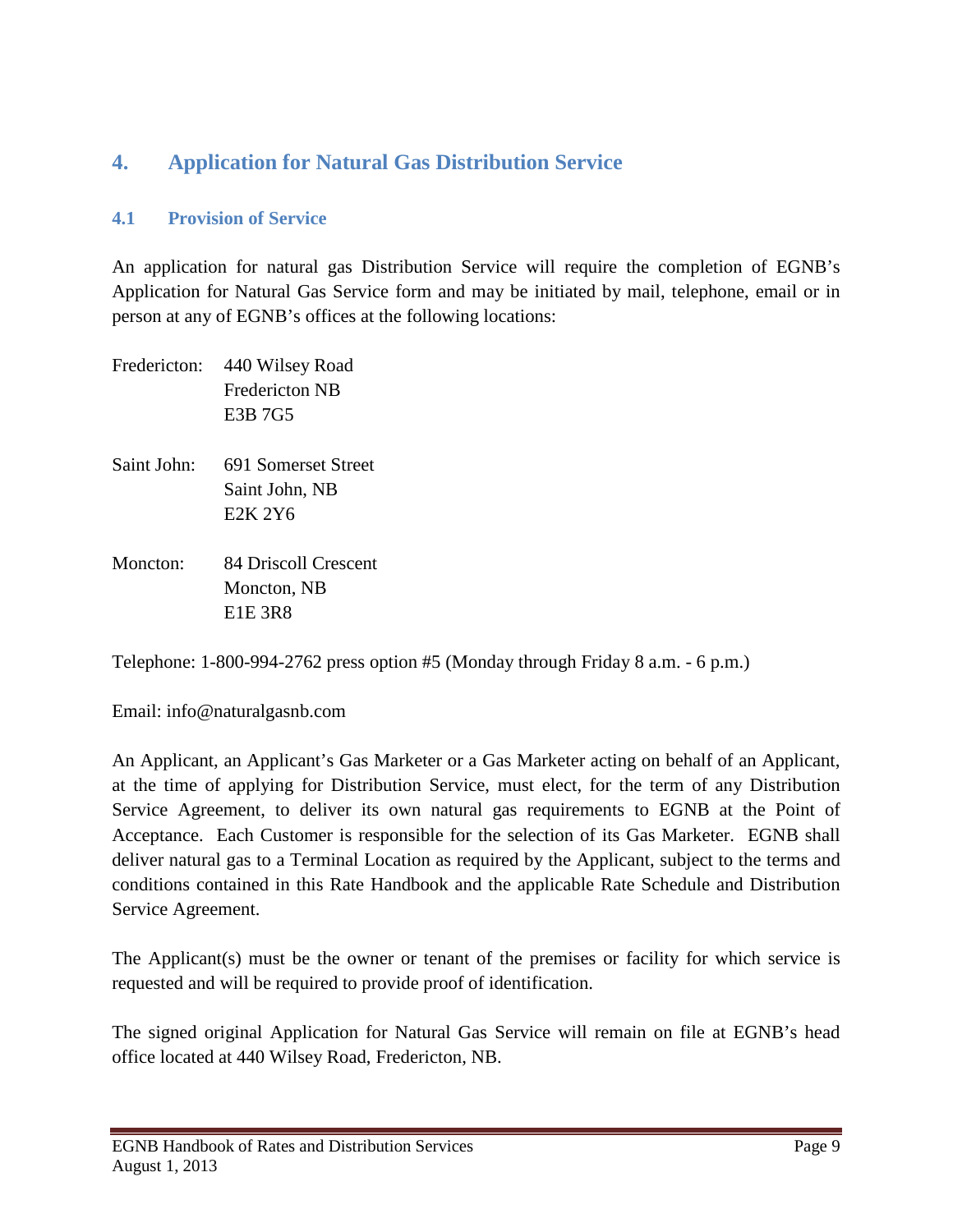When the owner or tenant of premises or a facility along the line of any of EGNB's pipelines or Applicant can be economically supplied through a main extension requests Distribution Service from EGNB, EGNB will, subject to Section 4.2.1, render the service requested once the following have been completed:

- (a) an Application for Natural Gas Service
- (b) EGNB has provided a written estimate of costs that the Applicant will be required to pay and such estimate has been accepted in writing by the Applicant. Costs will include:
	- (i) the material and installation costs relating to any portion of the service line, service connections and appurtenant facilities located on the Customer's property that exceeds the portion which EGNB will install without charge
	- (ii) any surcharge (contribution-in-aid-of-construction) relating to the portion of the main and appurtenant facilities that exceeds the portion which EGNB will install without charge
- (c) the Applicant has furnished reasonable security as to the performance of the Applicant's obligations if required to do so by EGNB
- (d) the Applicant has furnished any required rights-of-way or made agreement to pay costs therefor
- (e) the Applicant has assured EGNB that the Applicant will be a reasonably permanent customer of EGNB

# 4.1.1. Security Deposit

EGNB may require the payment of a security deposit as a condition of service. The amount and timing for the security deposit will be determined by EGNB.

A security deposit is not required from a Customer who complies with one of the following:

- (a) has a positive payment history on another EGNB account in the Customer's name
- (b) can supply a satisfactory credit reference from another utility
- (c) consents to a credit check and the results are satisfactory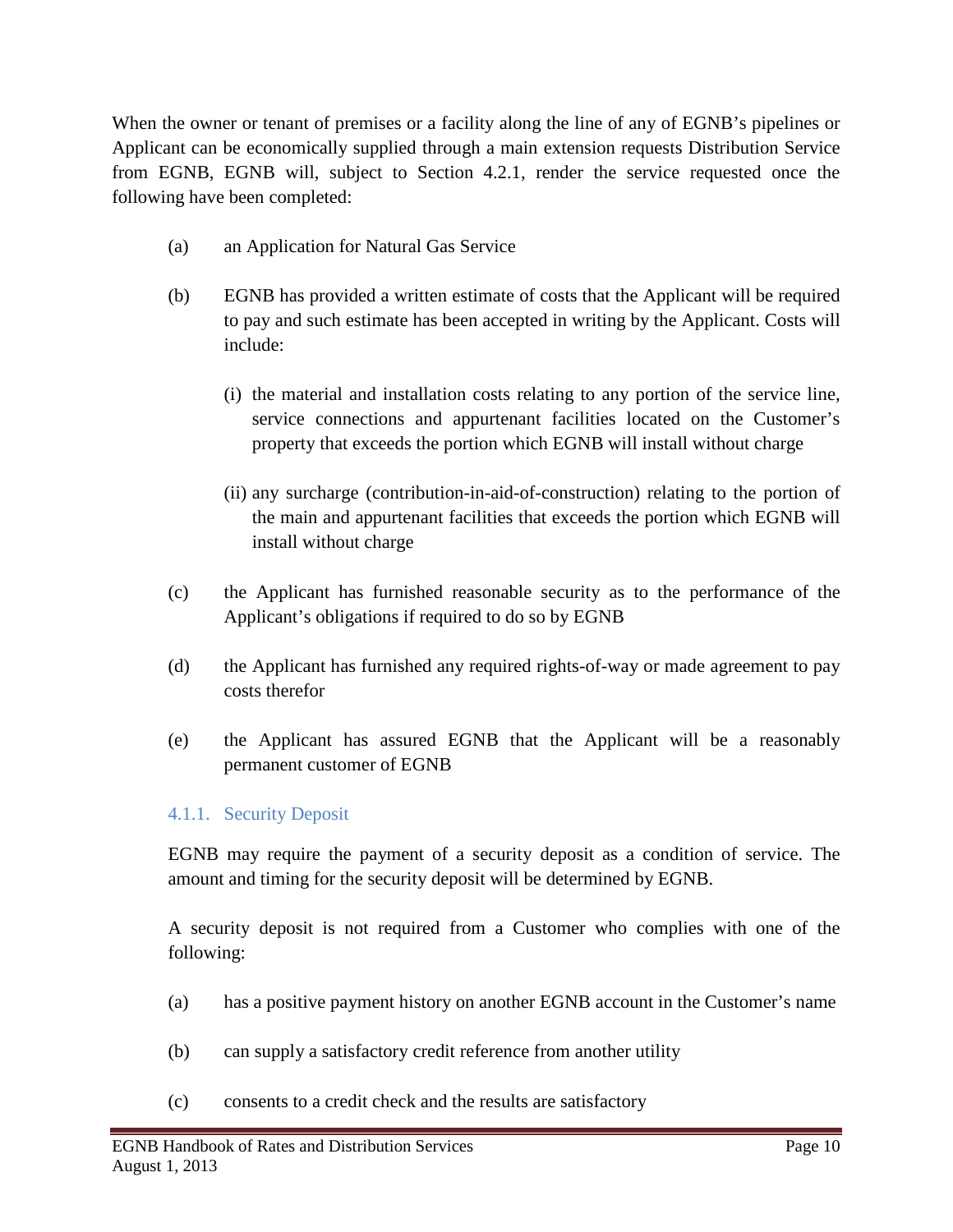### 4.1.2. Forms of Deposits

Security deposits may be in the form of:

- (a) cash
- (b) letter of guarantee from a chartered Canadian bank or trust company
- (c) bearer bonds guaranteed by either the Government of Canada or the Province of New Brunswick

#### 4.1.3. Deposit Amount

Deposits from Small General Service and Mid-General Service Customers may not exceed five times the Customer's estimated average monthly bill for a calendar year except in the case of natural gas space heating customers where deposits may not exceed five times the estimated average monthly bill for the heating season, to secure payment for Distribution Services actually rendered, or for the rental of fixtures, and facilities actually supplied. EGNB shall inform the Customer of his or her right to have the amount of the required deposit reviewed by the Board if the Customer wishes to do so.

A deposit for Large General Service, Contract General Service and Industrial Contract General Service shall not exceed the cost of four times the Customer's average monthly usage, except in the case of a Customer whose usage varies widely such as space heating or cooling customers, or certain manufacturing and industrial processors, where the deposit shall not exceed the cost of four times the average monthly usage for the four months of highest consumption.

### 4.1.4. Interest

Each depositor shall accrue interest compounded semi-annually. The interest rate shall be set at the rate prevailing on Government of Canada three year Bond at the beginning of the calendar quarter in which the deposit is received. The interest rate shall remain constant for one year. If the deposit is held beyond one year, the interest rate shall be adjusted annually to the prevailing interest rate at the time of the extension. Interest shall be paid upon the return of the deposit, or where the deposit has been held for a period of one year, the interest shall be credited to the Customer on the first billing for Distribution Service rendered after the end of such period.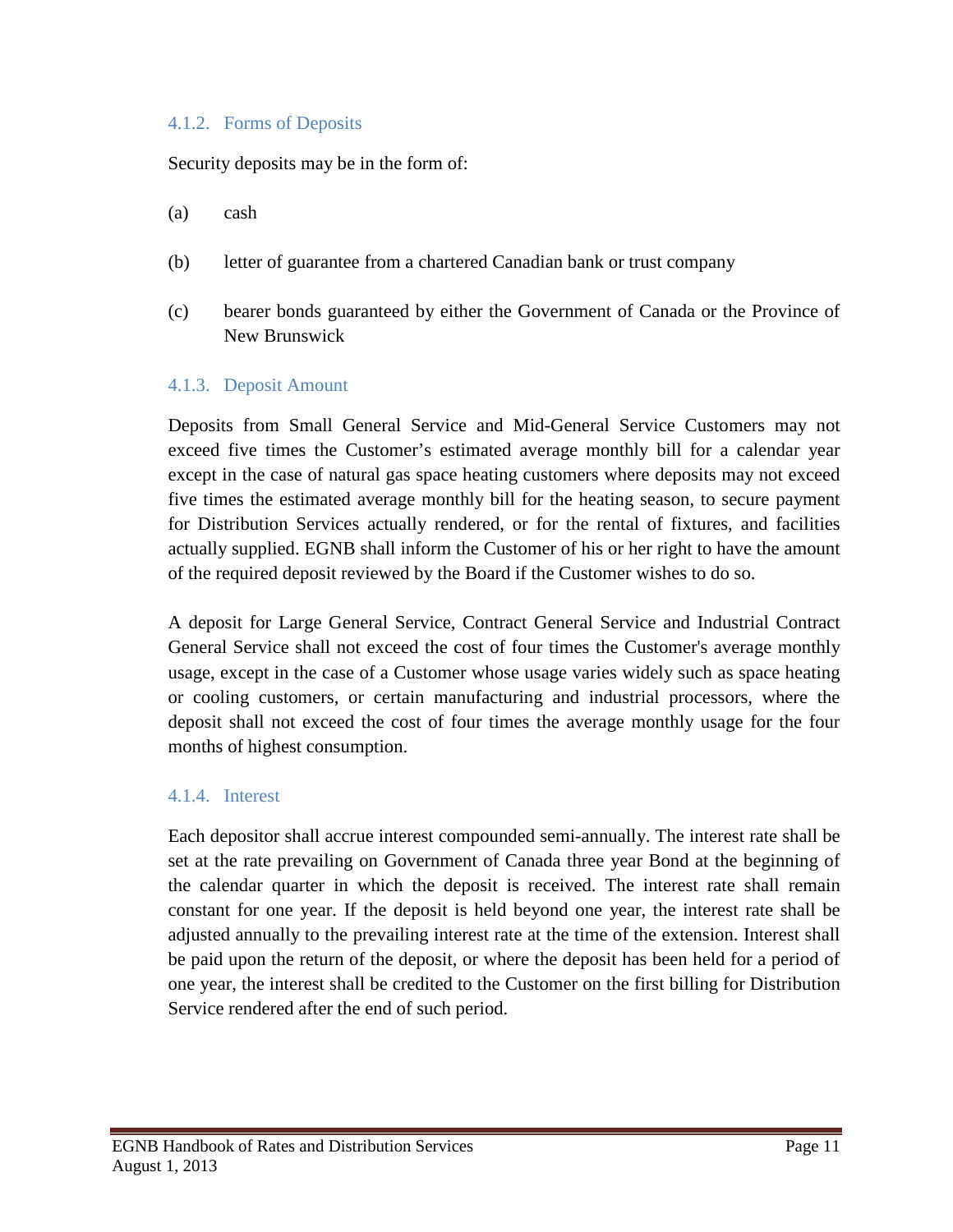### 4.1.5. Deposit Return

Each depositor, upon ceasing to be a Customer, shall promptly receive a refund of such deposit and all interest thereon not theretofore refunded or credited, upon surrendering the deposit certificate (or submitting satisfactory proof of the right to receive the deposit) and upon payment of all bills for which such deposit is security.

### <span id="page-13-0"></span>**4.2 Refusal of Services**

#### 4.2.1. Grounds

EGNB reserves the right to refuse to provide or continue to provide Distribution Service under the following circumstances:

- (a) the Applicant owes EGNB for Distribution Service rendered at the same or another address
- (b) for failure or refusal of the Customer to pay any amount owing to EGNB
- (c) the Applicant refuses to pay any required security deposit
- (d) such service would unduly interfere with or impact the integrity of the Distribution System
- (e) there are safety considerations at the premises or facility to be served or being served
- (f) use of natural gas by the Customer for any purpose other than that described in the service application, gas supply contract or Rate Schedule
- (g) EGNB's employees or agents are refused access for any lawful purposes to the premises or facility to which natural gas is delivered
- (h) EGNB's property on a Customer's premises has been tampered with, damaged or destroyed
- (i) a natural gas installation contravenes the provisions of the *Gas Distribution Act, 1999* or regulations or any other applicable enactment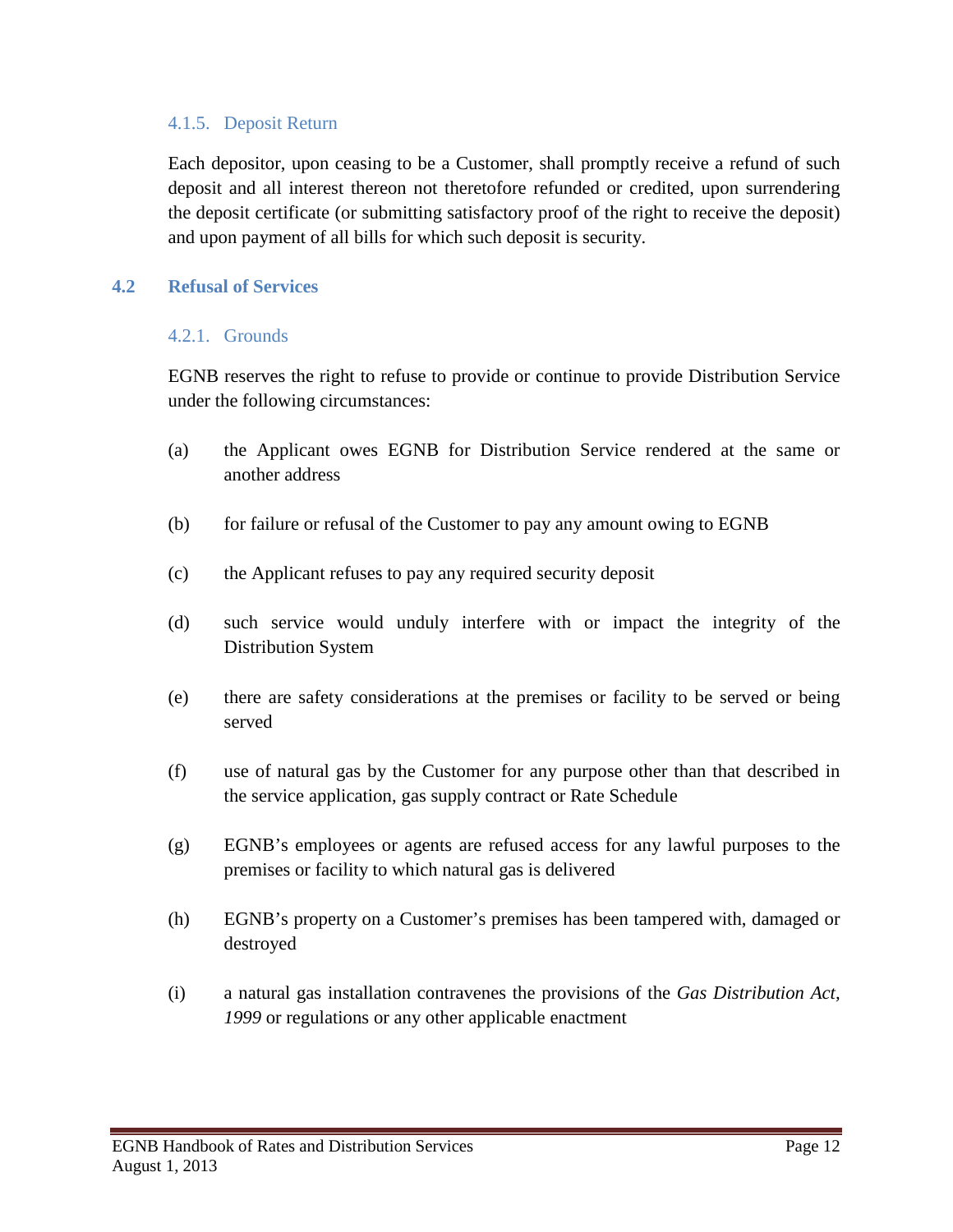### 4.2.2. Notification

EGNB will provide written notice to the Applicant regarding the refusal or discontinuation of service. The written notice of refusal or discontinuation shall include:

- (a) reasons for the refusal/discontinuation
- (b) the conditions that must be met by the Applicant to qualify for service
- (c) information relating to the appeal process that can be made to the Board pursuant to the *Energy and Utilities Board Act*

### 4.2.3. Incomplete Application

EGNB will provide notification to an Applicant within five business days regarding the submission of an incomplete application and provide direction regarding missing information. Such notice shall not be considered a refusal of the application.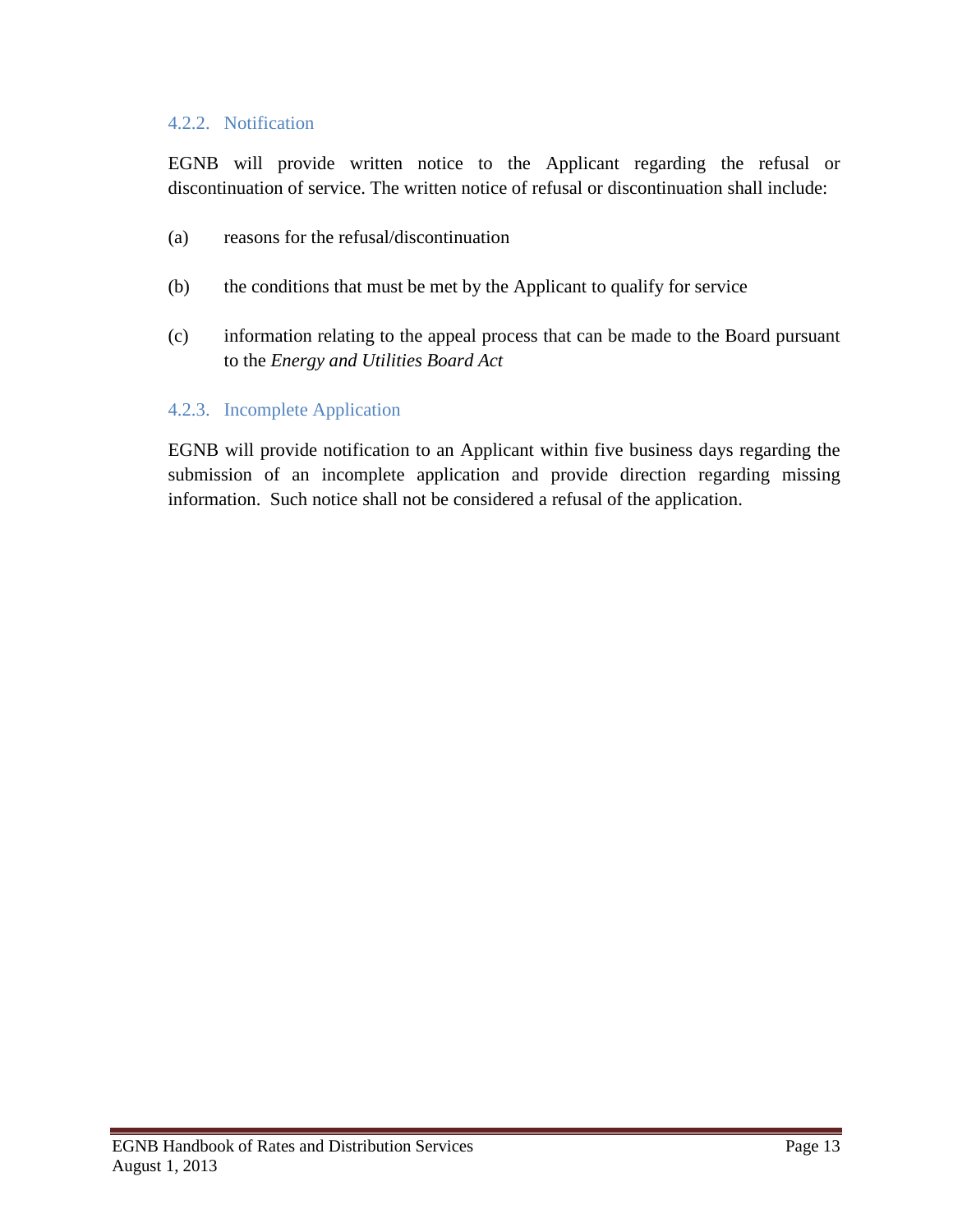# <span id="page-15-0"></span>**5. Certain Terms and Conditions of Distribution Service**

EGNB will be responsible for all services as provided in the Application for Natural Gas Service.

### <span id="page-15-1"></span>**5.1 Obligations of EGNB**

### 5.1.1 Energy Content

It is assumed that each cubic metre of natural gas delivered to a Terminal Location contains the same number of gigajoules of energy as natural gas delivered to EGNB at the Point of Acceptance for Distribution Service.

### 5.1.2 Substitution Provision

EGNB may deliver natural gas, gaseous or liquid hydrocarbons from any standby equipment provided that the hydrocarbons so delivered shall be reasonably equivalent to the natural gas normally delivered.

### 5.1.3 Main Extensions

If a natural gas main extension is required to serve an Applicant, EGNB shall furnish, place and construct the natural gas main and appurtenant facilities if it is economically feasible to do so.

EGNB's cost of this main extension shall include material and installation costs, the amounts paid to governmental authorities for required permits and all paving charges that are legally imposed by any governmental authority for the repair or replacement of any street or sidewalk disturbed in the course of such installation.

If EGNB, in order to provide service to an Applicant, must install natural gas mains and appurtenant facilities in addition to those described above, EGNB will impose a surcharge ("Contribution-in-Aid-of-Construction") which will make the service to the Customer economically feasible. The Contribution-in-Aid-of-Construction will be determined as part of the business case analysis completed by EGNB.

# 5.1.4 Service Connections

EGNB will install, at its own expense, up to 30 metres of service line (service line measured from the centerline of the public right-of-way, or from the main if it is closer to the exterior of the Customer's facility), service connections and the required metering facilities. The service installation costs shall include material, installation and the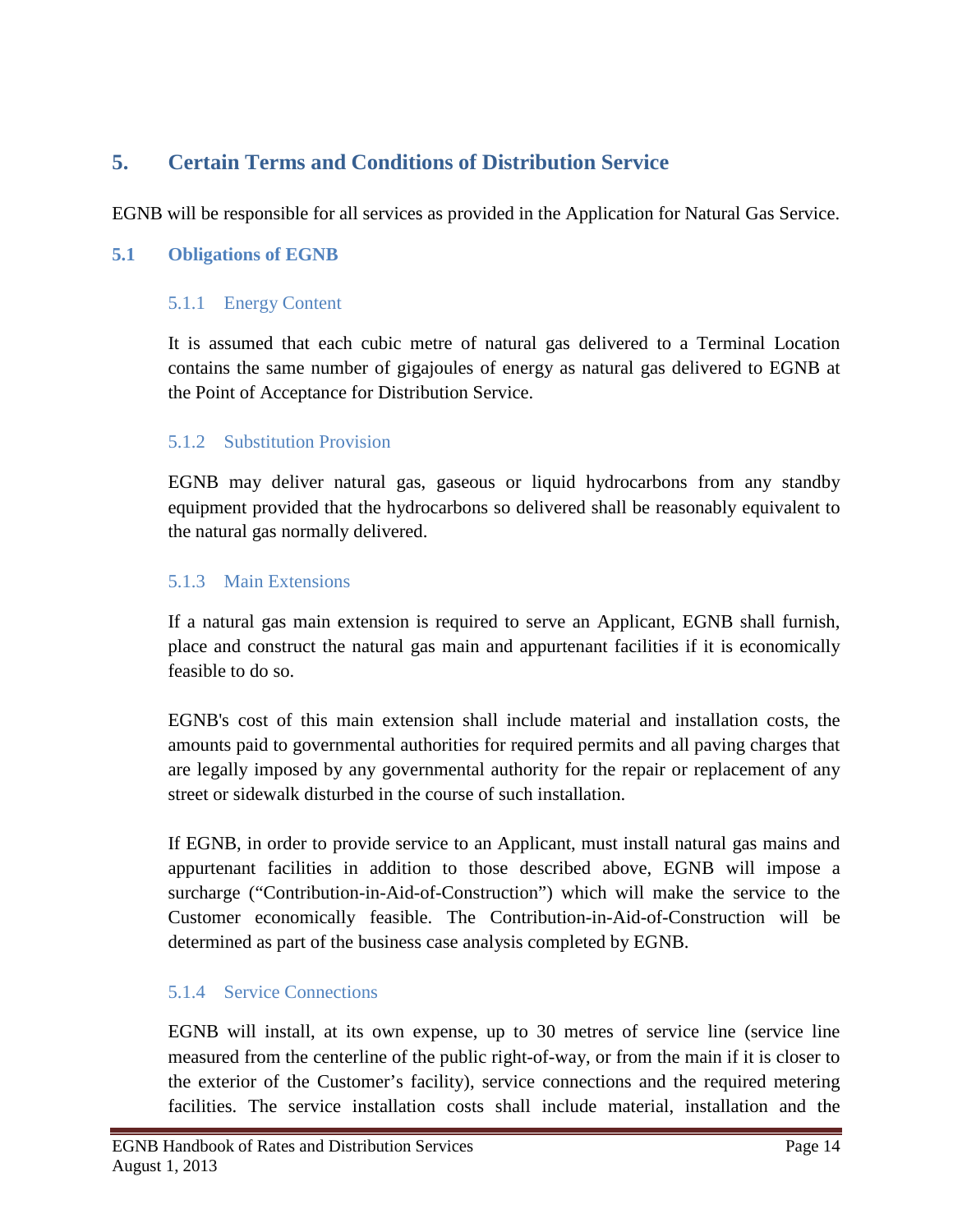amounts imposed by governmental authorities for obtaining work permits and for repairing or replacing disturbed pavement. EGNB's metering facility shall be installed on the front wall of a residential Customer's property, or on a side wall within two metres of the front wall, unless clearance requirement cannot be achieved. Service piping will not be installed under winter conditions (as determined by EGNB) except in the case of an emergency situation such as failure of a Customer's heating system.

In the event additional service capacity is requested above what EGNB deems required, such expenses will be paid by the Customer at EGNB's cost thereof. Refer to Appendix B - Fees and Charges. However, if in the opinion of EGNB, the prospective revenue is sufficient to justify such excess capacity expense, service piping may be installed at the expense of EGNB.

# 5.1.5 Inspection, Maintenance and Replacement of Facilities

EGNB shall be solely responsible for the inspection, testing, operation, maintenance, replacement and reconstruction of all mains, service lines, service connections and appurtenant facilities which it uses to deliver natural gas to Customers.

EGNB shall bear the cost of inspecting, testing and operating all facilities. It shall bear the cost of maintaining, replacing or reconstructing all main and appurtenant facilities. It shall also bear the cost of maintaining, replacing or reconstructing the service line and appurtenant facilities necessary to serve each Customer, unless an act or omission of the Customer necessitates the replacement or reconstruction.

If an act or omission of any Customer necessitates the replacement or reconstruction of any EGNB facilities, the Customer shall pay to EGNB the cost of replacement or reconstruction.

# 5.1.6 Supplier of Last Resort

### On a timely basis

When a Gas Marketer fails to supply natural gas to a Customer, EGNB will provide natural gas supply to the Customer on a timely basis not exceeding 30 days. EGNB shall make all reasonable efforts to inform the Customer as soon as a failure occurs. EGNB will use all reasonable efforts to obtain a natural gas quantity equivalent to the quantity which is the subject of the failure ("Replacement Gas"). The Customer undertakes to pay EGNB a monetary indemnity equal to the cost incurred by EGNB for obtaining the Replacement Gas (the "Gas Indemnity") plus 10%. EGNB shall use all reasonable efforts to minimize such Gas Indemnity.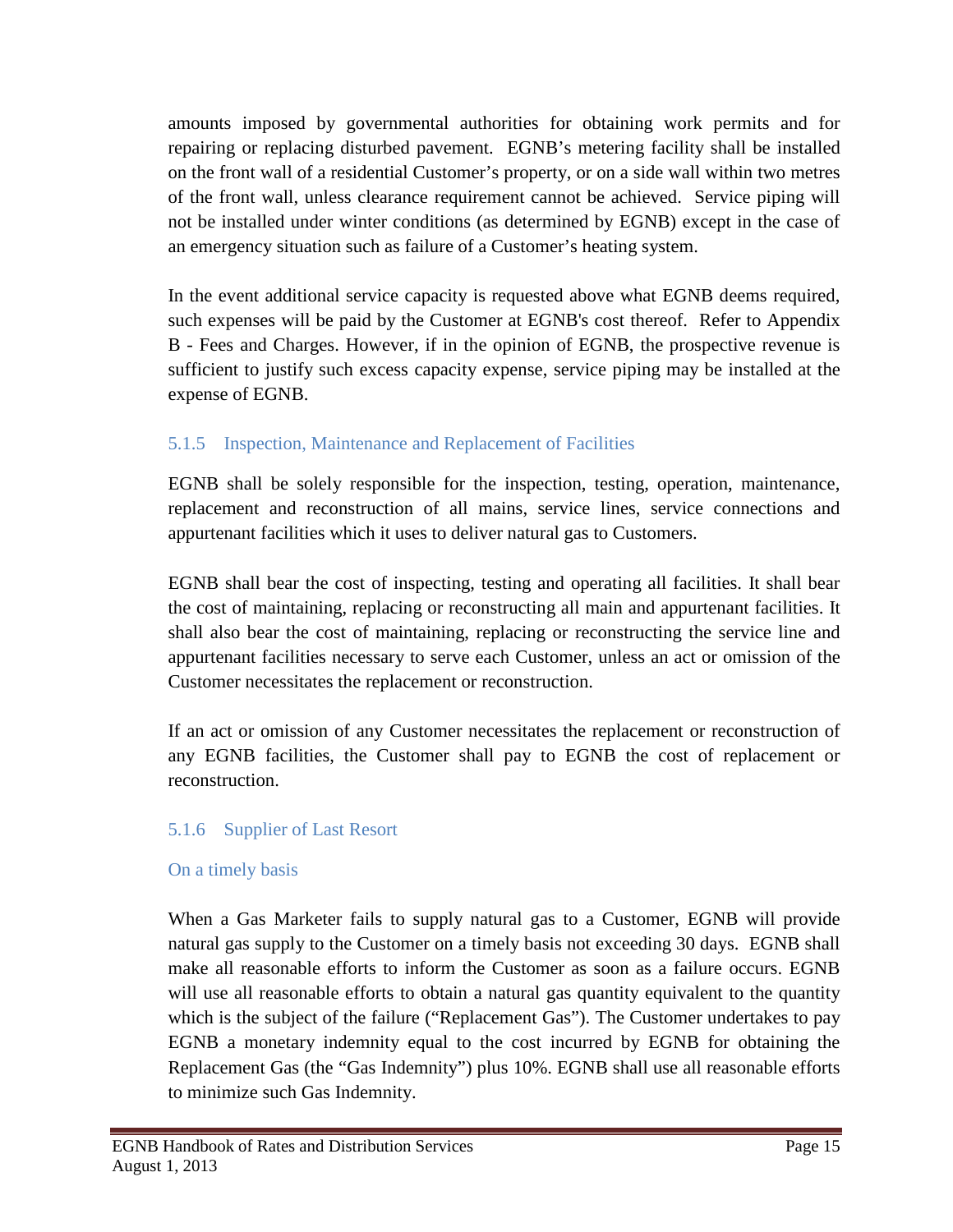The defaulting Gas Marketer shall indemnify EGNB for all reasonable direct damages sustained by the latter as a result of such failure to supply. Moreover, where EGNB was unable to obtain Replacement Gas and therefore had to curtail quantities it supplies within its Franchise Area, then the Gas Marketer shall indemnify EGNB for EGNB's loss in distribution revenues or any other revenues directly attributable to such curtailment.

# Midterm supply

If a Customer is unable to obtain supply from a Gas Marketer prior to the expiration of the process described above, he may request Last Resort Supply Service. The Customer undertakes to pay EGNB a monetary indemnity equal to the cost incurred by EGNB for obtaining the Last Resort Supply Service plus 10%, for the term of the agreement.

### <span id="page-17-0"></span>**5.2 Obligations of Customer**

### 5.2.1 Meter Access

The Customer will be responsible to ensure clear and free access to the meter; this will include snow removal.

# 5.2.2 Service Connection

Additional footage of natural gas service piping (beyond 30 metres of service line) will be charged to the Customer. Refer to Appendix B - Fees and Charges. However, if, in the opinion of EGNB, the prospective revenue is sufficient to justify such excess piping, additional footage of natural gas service piping may be installed at the expense of EGNB.

Whenever EGNB installs service lines, service connections and metering facilities at the request of an Applicant who does not take service within four months after facilities are in place, the Applicant shall bear all reasonable expenses. Expenses may include providing, placing and constructing such facilities, but whenever natural gas service is required, the Applicant shall be entitled to a refund equal to the cost of the service lines and appurtenances, less depreciation at the current rate.

EGNB may under certain conditions allow the Customer to minimize excess costs by providing trenching on the Customer's property according to EGNB specifications, but under no condition will the Customer be allowed to install piping that would be the property or responsibility of EGNB.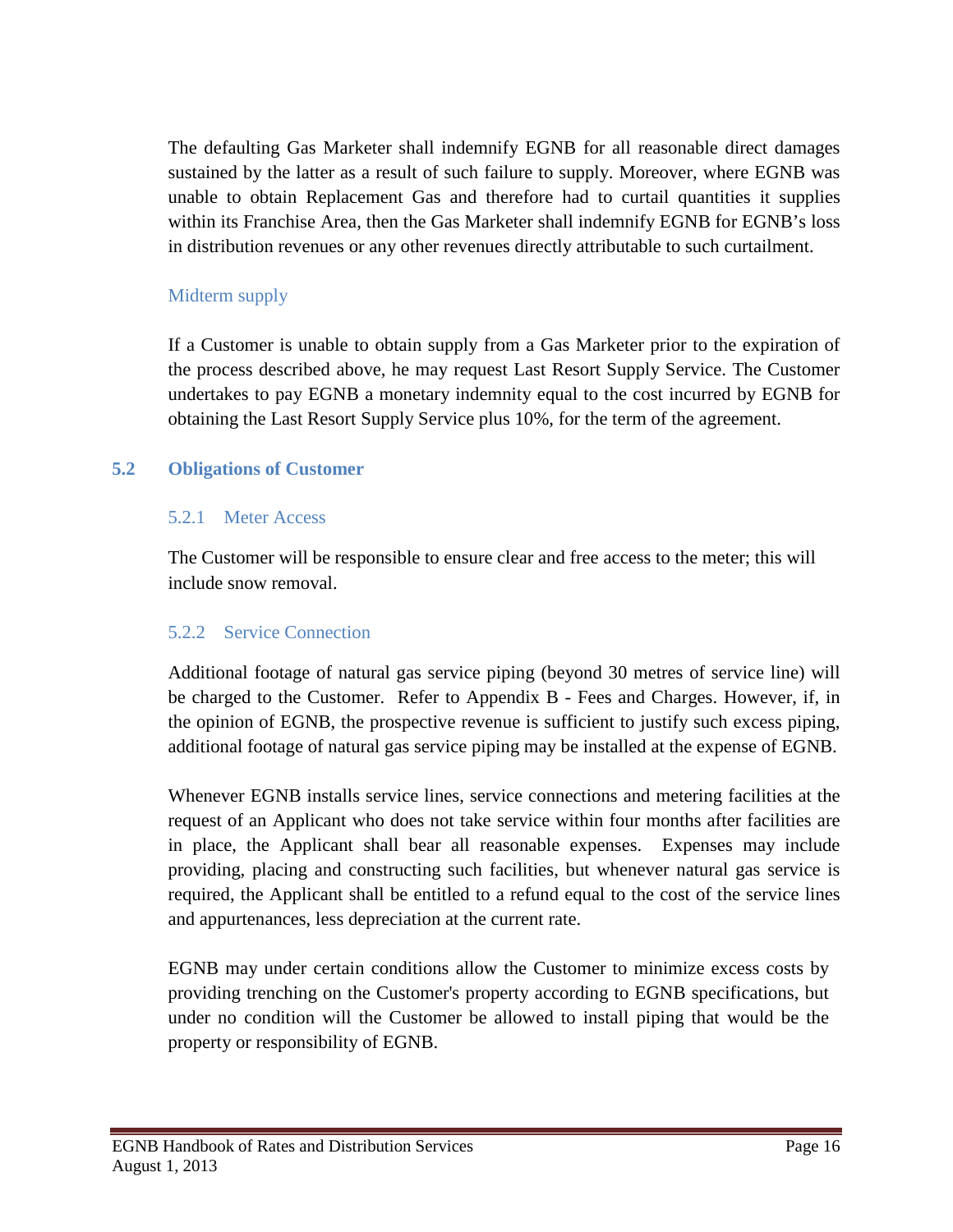### 5.2.3 Facility Relocation

All costs associated with the relocation of EGNB equipment or facilities at a Customer's request will be borne by the Customer. Refer to Appendix B - Fees and Charges.

# 5.2.4 Meter Reading

The costs associated with testing a natural gas meter at a Customer's request will be borne by the Customer, if the measurement equipment is not found to be in error by more than three percent.

# 5.2.5 Choice of Gas Distribution Marketer

A Customer is responsible for the selection of the available Gas Distribution Marketer that may be most favourable to his or her requirements. EGNB does not make any warranty, expressed or implied, as to the rates, classifications or provisions favourable to the present or future service requirements of the Customer.

# 5.2.6 Piping and Equipment for Customer

The Applicant shall, at his or her own expense, equip his or her Terminal Location with such piping and fixtures as may be necessary for the proper utilization of EGNB's Distribution Service. Such piping and fixtures shall comply with the rules, regulations, terms and conditions of EGNB and the requirements of the governmental authority having jurisdiction therefore. At any time EGNB may inspect all Terminal Location lines, piping, connections and equipment in which natural gas delivered by EGNB is to be used. No natural gas will be delivered until any and all defective conditions found are corrected to the satisfaction of EGNB.

EGNB reserves the right to change the character of the natural gas delivered, pursuant to law and the provisions of this Rate Handbook, subject to the jurisdiction of the Board.

# 5.2.7 Termination of Natural Gas Supply and/or Delivery

A Customer will continue to be bound by the provisions in this Rate Handbook and the applicable Distribution Service Agreement and will be obligated to pay for all natural gas supplied and/or delivered to the premises until EGNB has terminated the supply of natural gas following the acceptance of a request for termination from the Customer.

EGNB may discontinue natural gas supply and/or delivery to any Customer for any of the following reasons: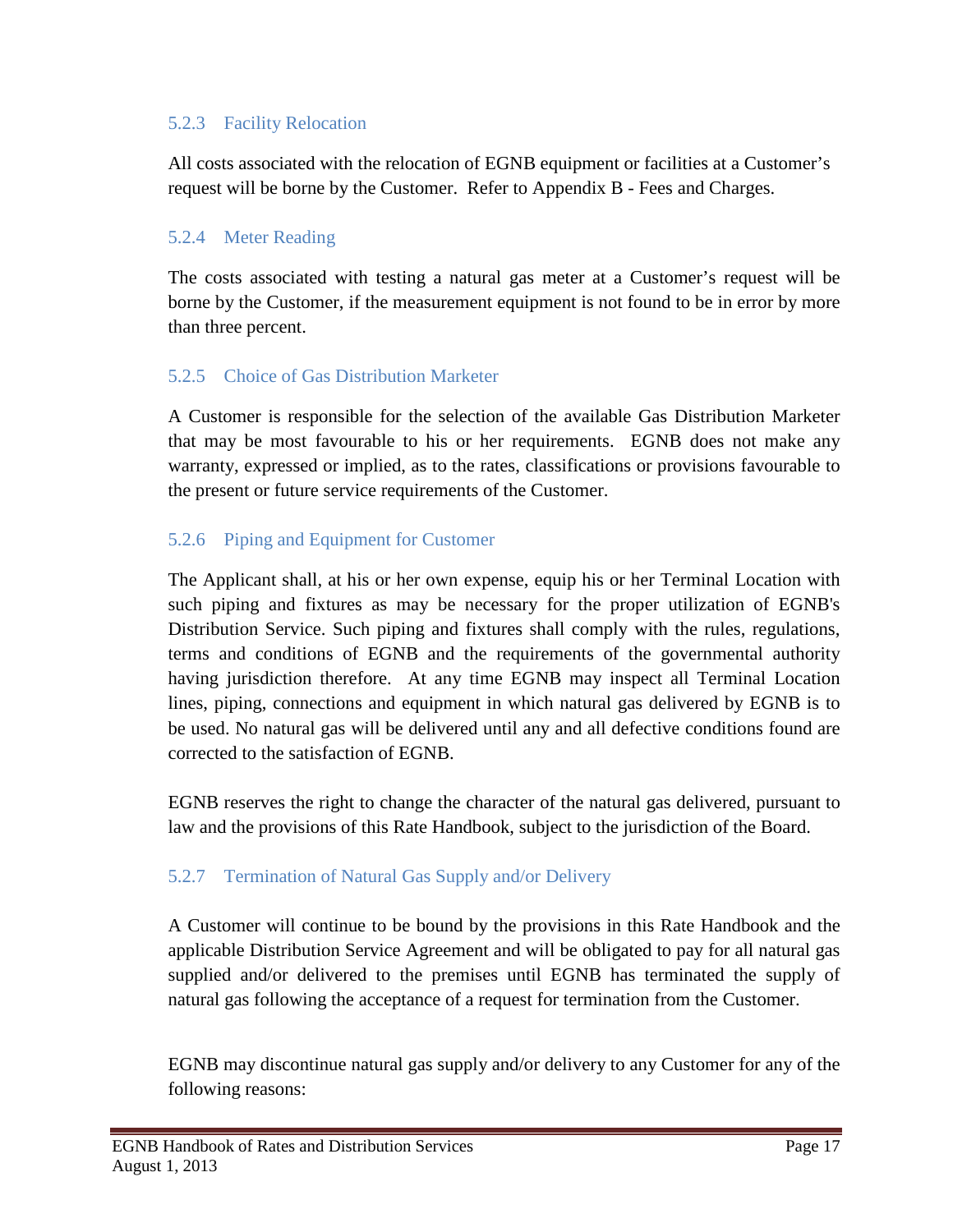- (a) for failure or refusal of the Customer to pay any amount owing to EGNB
- (b) for use of natural gas for any purpose other than that described in the service application, gas supply contract, or Rate Schedule
- (c) in case EGNB, its servants or agents are refused access for any lawful purposes to the premises to which natural gas is supplied and/or delivered
- d) when EGNB's property on a Customer's premises is in any manner tampered with, damaged or destroyed
- (e) when EGNB has reason to believe that an unsafe condition exists on the premises or may develop from a continuation of natural gas supply and/or delivery
- (f) when a natural gas installation contravenes the provisions of the *Gas Distribution Act, 1999* or regulations or any applicable enactment
- (g) where there is evidence of natural gas theft.

Discontinuance of natural gas supply and/or delivery for any of the reasons set out in the previous paragraph shall result in Disconnect and Reconnect Charges payable by the Customer.

The Customer is to be notified, in advance, that EGNB plans to discontinue natural gas supply and/or delivery. EGNB shall inform the Customer of his or her right to have the disconnection reviewed by the Board if they wish to do so. EGNB shall, if requested by the Customer, provide to the Customer the telephone number, fax number, mailing address and e-mail address of the Board.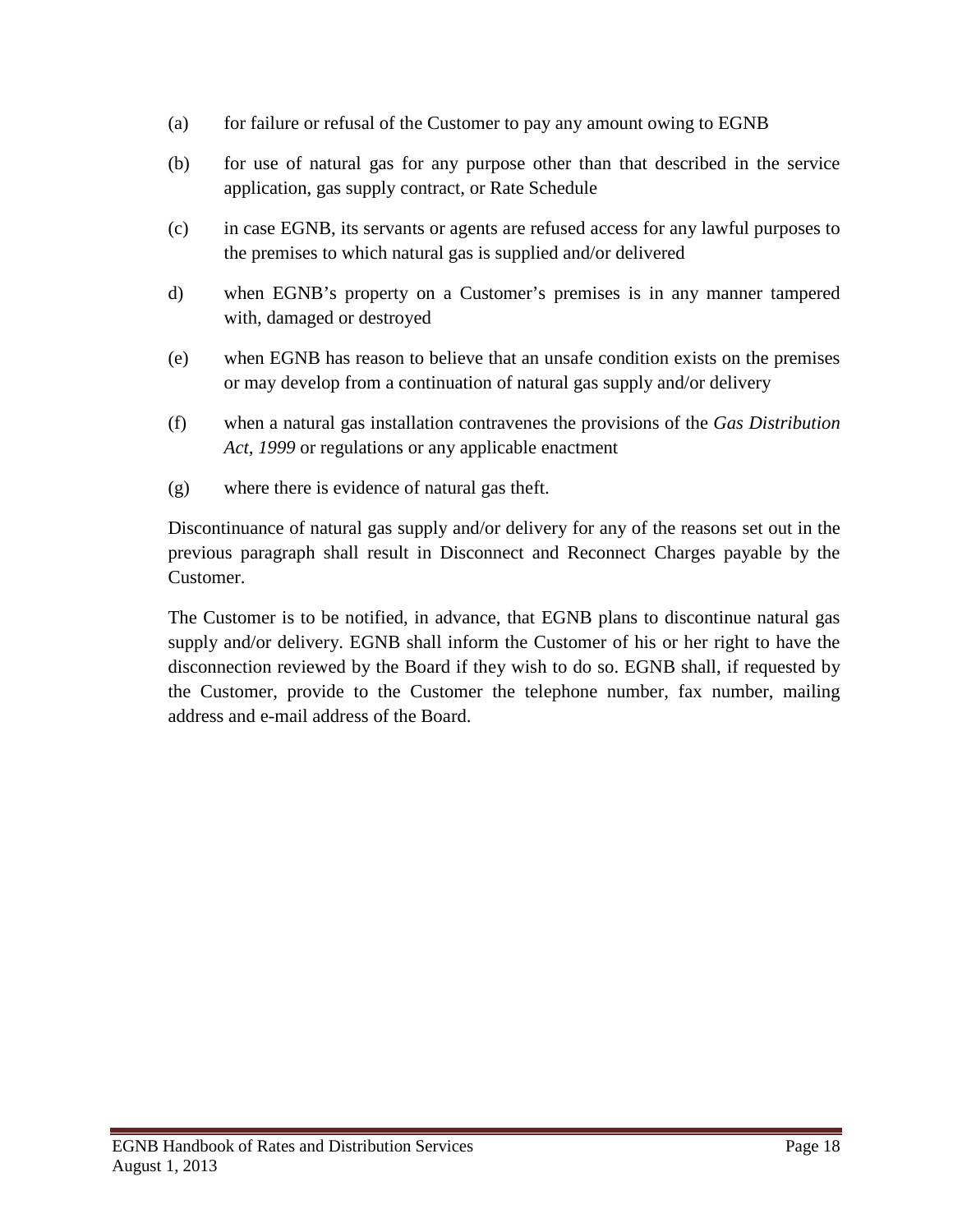# <span id="page-20-0"></span>**6. Billings and Payments**

### <span id="page-20-1"></span>**6.1 Billing Cycle**

EGNB operates on a Billing Month cycle. Bills will be mailed or available electronically on My EGNB on a monthly basis. The amount of natural gas delivered will be determined by EGNB through one of the following mechanisms: a) meter reading, b) summing of monthly Nominations or c) estimated by EGNB where meter reading has not occurred.

EGNB will use a Gigajoule Conversion Factor to convert the delivered volume of natural gas into a standard measure of delivered energy (Gigajoule or GJ).

The distribution rates and charges applicable to a Billing Month shall be those applicable to the calendar month that includes the last day of the Billing Month.

### <span id="page-20-2"></span>**6.2 Billing Options**

### 6.2.1. MyEGNB

EGNB offers on-line billing service called "MyEGNB". Customers receive a monthly email from EGNB letting them know that their bill is ready to be viewed. Customers can access paperless bills from any computer with internet connection. Additional information can be found on EGNB's website: www.naturalgasnb.com.

### 6.2.2. Mail

Monthly paper bills will be mailed to Customers unless a Customer elects to receive paperless billing.

### 6.2.3. Equalized billing

EGNB offers an Equalized Payment Plan for eligible residential and commercial Customers. Residential Customers may request and start the Equalized Payment Plan at any time during the year. Commercial Customers must request and start the Equalized Payment Plan during the months of March to August. Additional information can be found on EGNB's website: www.naturalgasnb.com.

### 6.2.4. Pre-Authorized Payment Plan

EGNB offers a Pre-Authorization Payment Plan to all Customers. The Customer's monthly natural gas bill amount will be deducted automatically on the due date from an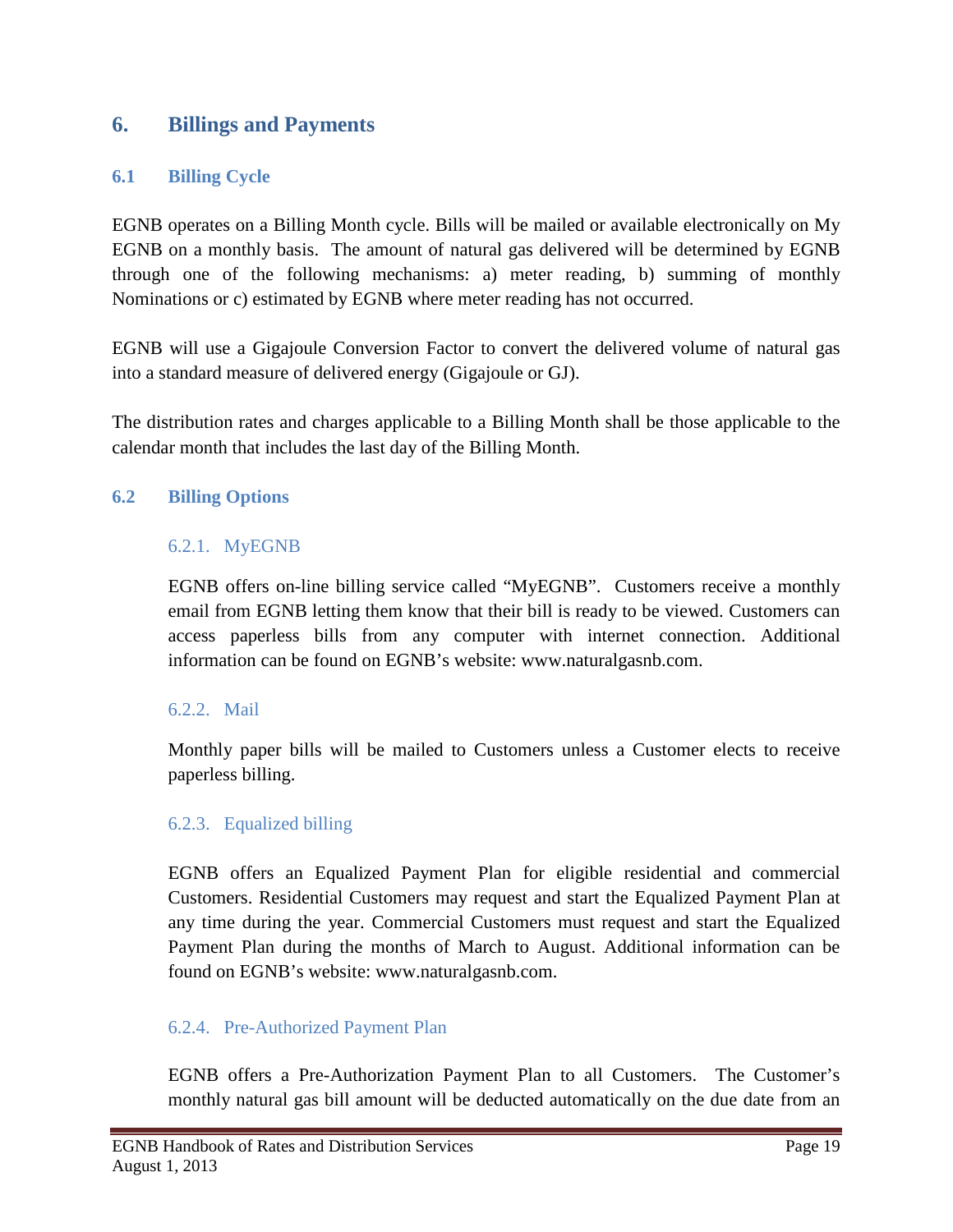approved financial institution. This amount will be shown in the Customer's passbook or monthly statement. The Customer will continue to receive a monthly natural gas bill, which reflects the automatic payment and shows their actual natural gas use and costs. Additional information can be found on EGNB's website: www.naturalgasnb.com.

# <span id="page-21-0"></span>**6.3 Minimum Billing**

The minimum bill per month applicable to service under any particular rate class is outlined in the individual rate schedules. Please refer to Appendix A. If, in a Contract Year, the volume of natural gas taken at the Terminal Location is less than the Contract Demand multiplied by a contractually specified multiple (Annual Minimum Volume), the Applicant will be charged for service related to the Annual Minimum Volume. If, at the request of EGNB, natural gas deliveries to the Terminal Location have been curtailed or discontinued in a Contract Year, the Annual Minimum Volume shall be reduced for each day of Curtailment or discontinuance. The amount reduced is defined as the excess of the Contract Demand over the volume delivered to the Terminal Location on such day.

# <span id="page-21-1"></span>**6.4 Payment Terms and Conditions**

All bills are due when rendered. If payment in full is not received by EGNB, or a designate authorized by EGNB, on or before the date specified in the monthly bill (which is the first business day that is at least 22 days after the date of rendering the bill), a late payment charge shall apply to the unpaid balance of the account at a rate compounded monthly as the Board may approve from time to time.

# <span id="page-21-2"></span>**6.5 Term of Arrangement**

Distribution service of natural gas will be provided pursuant to the Distribution Service Agreement with a Customer's Gas Marketer, the term for which such service is to continue shall be as stated in the Distribution Service Agreement. The term shall automatically be extended for a like period immediately following the agreement expiration date, unless notice of termination of services is provided by the Customer to EGNB. An Applicant receiving such service who temporarily discontinues service in the initial term or in any extension term and does not pay all the minimum bills for the period of such temporary discontinuance of service shall, upon the continuance of service, be liable to pay an amount equal to the unpaid minimum bills for such period.

# <span id="page-21-3"></span>**6.6 Metering Procedure**

EGNB will install, operate and maintain measurement equipment designed to measure the volume of natural gas delivered at a Terminal Location. Any special measurement conditions are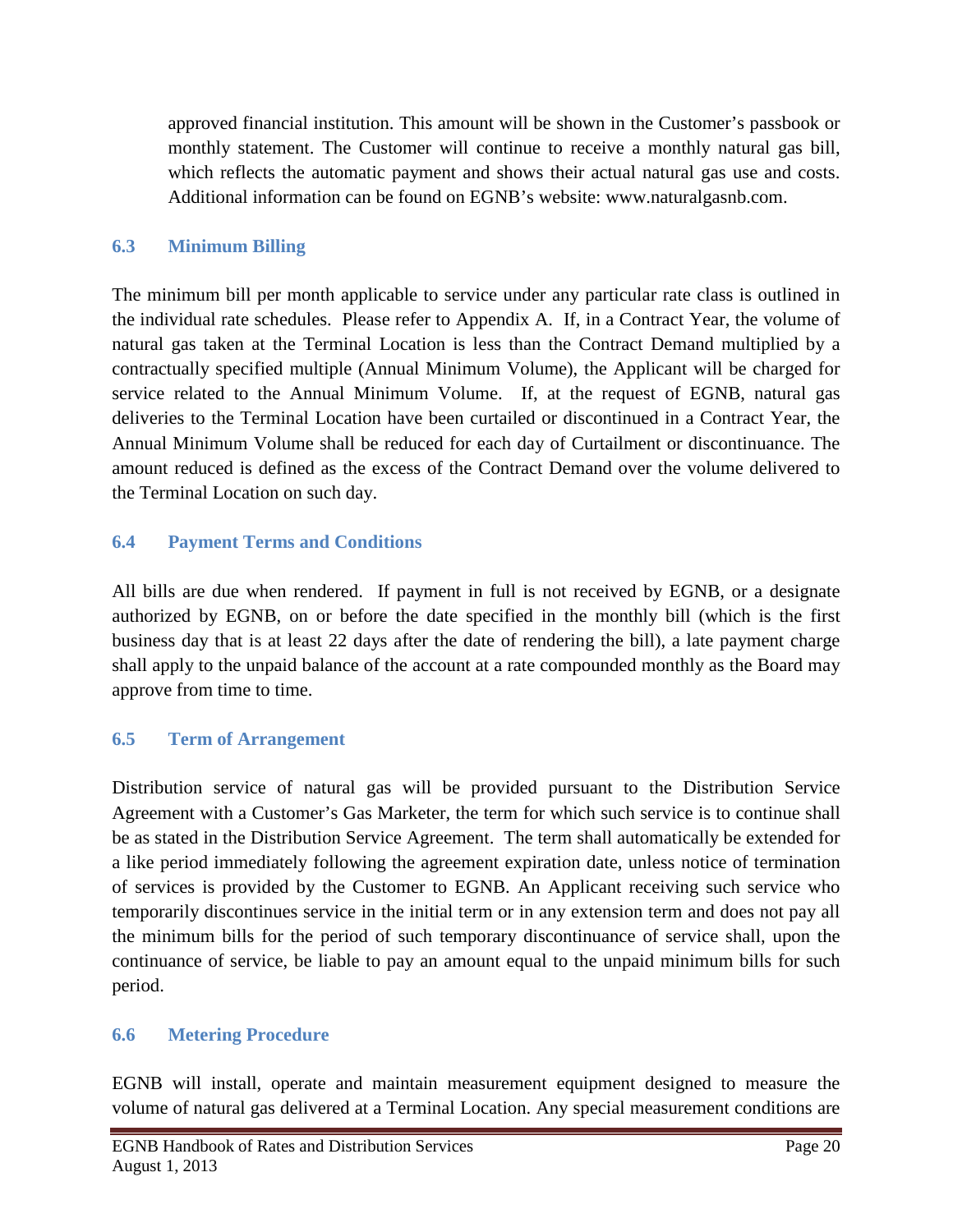outlined in the rules, regulations, terms and conditions of each Application for Natural Gas Service.

# <span id="page-22-0"></span>**6.7 Rates in Agreements**

Notwithstanding any rates for Distribution Services specified in any Distribution Service Agreement, the rates and charges provided for in an applicable Rate Schedule shall apply for service rendered on and after the effective date stated in such Rate Schedule until such Rate Schedule ceases to be applicable.

# <span id="page-22-1"></span>**6.8 Limitation of Liability**

EGNB shall not be responsible for any claim, action, loss or proceeding whatsoever by a Customer as a result of any interruptions, diversions, curtailments or other procedures that are beyond the control of EGNB.

# <span id="page-22-2"></span>**6.9 Deferred Payment**

EGNB at its sole discretion may enter into a negotiated deferred payment agreement with Customers for the purpose of recovering current indebtedness over a period of time.

# <span id="page-22-3"></span>**6.10 Billing Dispute Resolution Process**

All billing disputes will be referred to EGNB's Customer Care team for resolution. A billing dispute that has not been resolved within 20 business days from the initial process will be referred to EGNB's Manager of Regulatory Affairs, or designate. Alternatively, the Customer may refer the billing dispute to the Board for review.

# <span id="page-22-4"></span>**6.11 Customer Complaints**

Where a Customer's complaint relates to EGNB's distribution, natural gas supply or customer services or EGNB's contractors or service providers, EGNB's Manager of Regulatory Affairs, or designate, will reply to the Customer (Complainant) with a decision and reasons, in writing, within 20 business days of receiving a written complaint. If EGNB is unable to complete its investigation to allow it to respond to the complaint within the 20 business day time period, EGNB will notify the Complainant and the Board in writing within 20 business days of receipt of the written complaint. EGNB will send it response to the Complainant within an additional 10 business days.

Where the complaint relates to gas marketers and/or installers or sellers of natural gas equipment, EGNB's Manager of Regulatory Affairs, or designate, will refer the complaint to the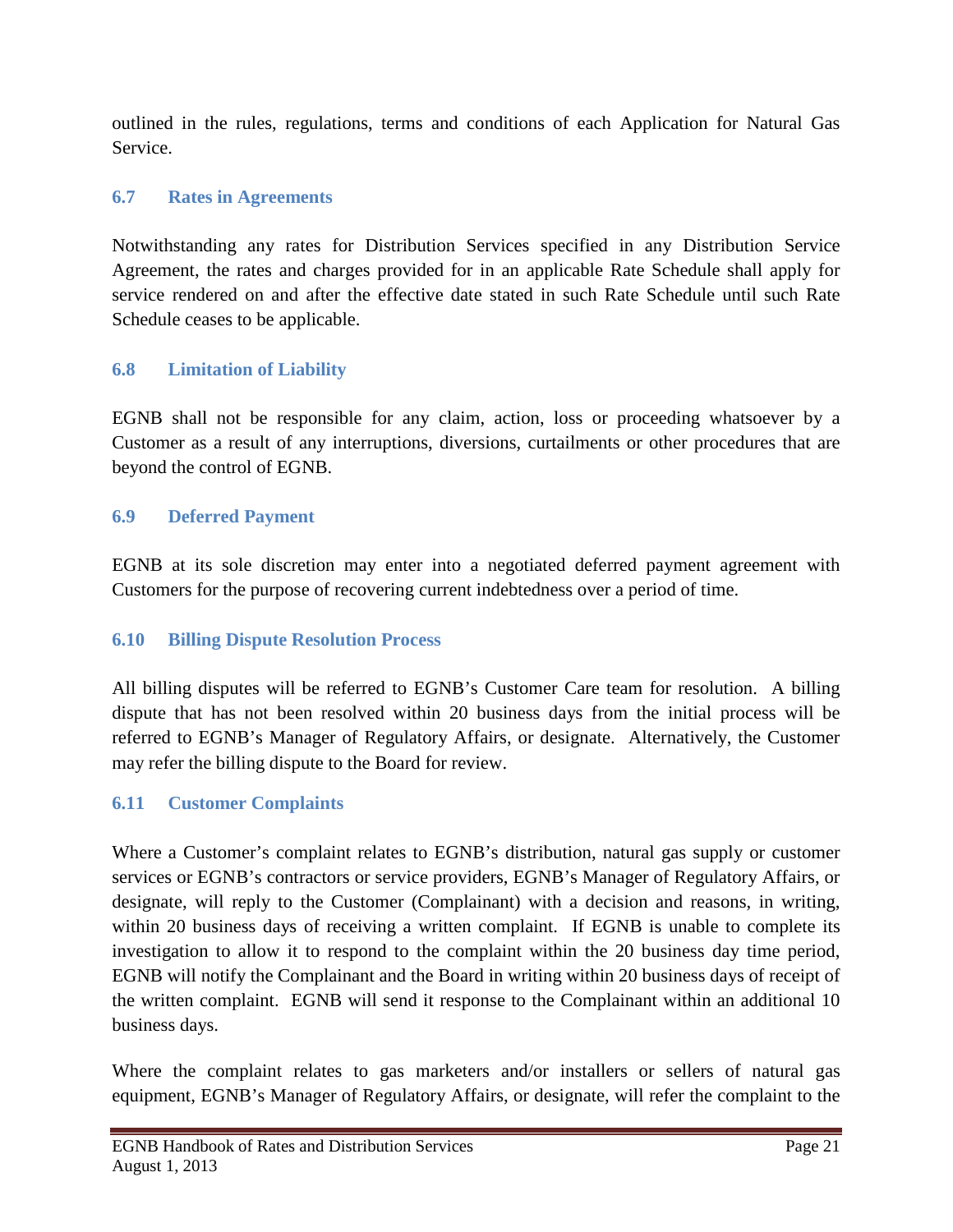appropriate party and confirm such with the Complainant, in writing, within five business days of receiving the written complaint. Where action by EGNB is deemed appropriate, it will be described in the written response.

If the Complainant is not satisfied with the response they receive from EGNB's Manager of Regulatory Affairs, or designate, the Complainant may request a review of the matter by the Board.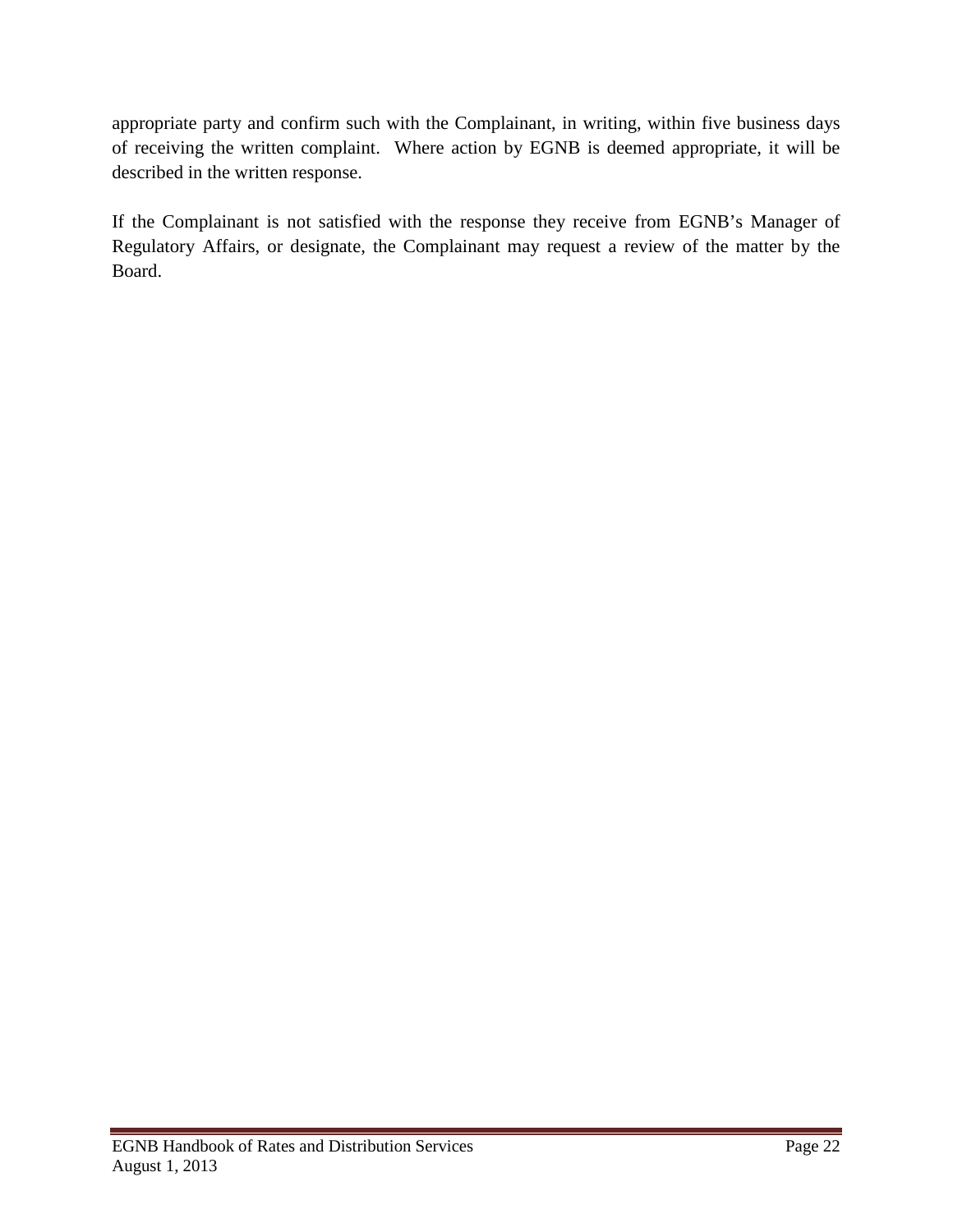# <span id="page-24-0"></span>**7. Gas Marketer Operation – Terms and Conditions**

# <span id="page-24-1"></span>**7.1 Nominations**

An Applicant, an Applicant's Gas Marketer or a Gas Marketer acting on behalf of an Applicant delivering natural gas to EGNB's Point of Acceptance is responsible for advising EGNB, by means of a contractually specified Nomination procedure, of the daily volume of natural gas to be delivered. EGNB will follow the general Nomination procedures set forth by Maritime & Northeast Pipeline, as applicable.

Gas Transportation Services Users shall furnish or cause to be furnished a daily Nomination showing the quantity of natural gas to be received and delivered to EGNB for all Points of Acceptance.

EGNB gas control may monitor all Nominations against its projected load profile and function as the source for determining the need for revised Nomination(s) throughout the day. EGNB and GTS users shall use the same algorithms to forecast next day Nominations and monitor the need for intraday Nomination(s) adjustments throughout the life of a Distribution Service Agreement. Intra-day Nomination revisions shall be in compliance with the procedures of M&NP.

EGNB natural gas control will function as the daily source for Nomination(s) information on an individual and combined GTS user basis for all Distribution Services.

# <span id="page-24-2"></span>**7.2 Operational Flow Orders**

EGNB reserves the right to issue Operational Flow Orders to preserve the integrity of the Distribution System which includes requirements to address issues relating to: operational pressures, adequate supplies in the system, adequate coverage of Lost and Unaccounted For, maintain firm service and system optimization. EGNB will maintain a list of Applicant(s) and/or Gas Marketer(s) whose action(s) could impact the integrity of the Distribution System but reserves the right to issue an OFO to any Applicant or Gas Marketer on the system necessary to resolve an operational issue.

All OFO notices will be posted on the Electronic Bulletin Board system and will include a description of the rationale for the order, the GTS user(s) to which the order is directed and the anticipated duration. EGNB will make reasonable efforts to post an OFO at least two hours prior to its coming into effect. In the event that the GTS user(s) fail to respond to an OFO, EGNB through contract(s) or other operating agreements shall take remedial action to maintain both system integrity and the effective operation of the Distribution System. Any GTS user(s) failing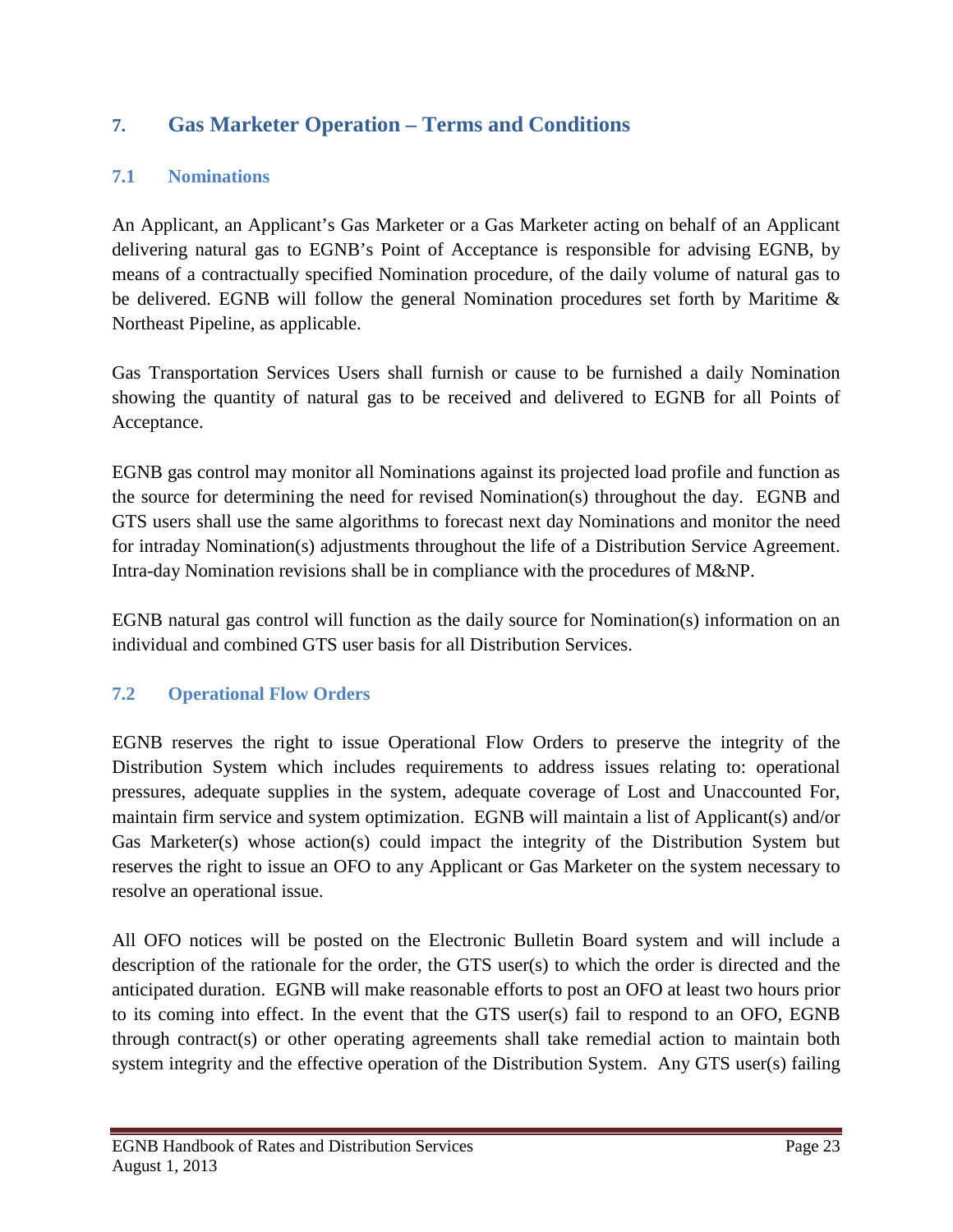to comply with an OFO will be required to reimburse EGNB for all reasonable costs incurred to restore the integrity of the system.

# <span id="page-25-0"></span>**7.3 Load Balancing and Imbalances**

Hourly, daily and seasonal load balancing shall be the sole responsibility of the GTS user(s). EGNB gas control will function as the daily source for load balancing information on an individual and combined GTS user basis for all Distribution Services.

Detailed conditions and obligations related to load balancing and imbalances are set forth in the M&NP general terms and conditions.

EGNB will act as a facilitator and data source (in addition to all GTS user(s) input) for imbalance reconciliation. EGNB gas control through the use of the daily algorithms and automatic meter reading information for specific customers will calculate the daily imbalances for each GTS user. This data is intended to be provided on the second Gas Day following the Gas Day. Applicants, an Applicant's Gas Marketer or a Gas Marketer acting on behalf of an Applicant shall develop methods and procedures to mitigate and resolve all imbalances.

EGNB will provide GTS users with a periodic imbalance statement. GTS users agree to accept the EGNB statement as controlling absent a factual showing of discrepancy using the same algorithms. Applicants, an Applicant's Gas Marketer or as a Marketer acting on behalf of an Applicant shall develop methods and procedures to mitigate and resolve all imbalances.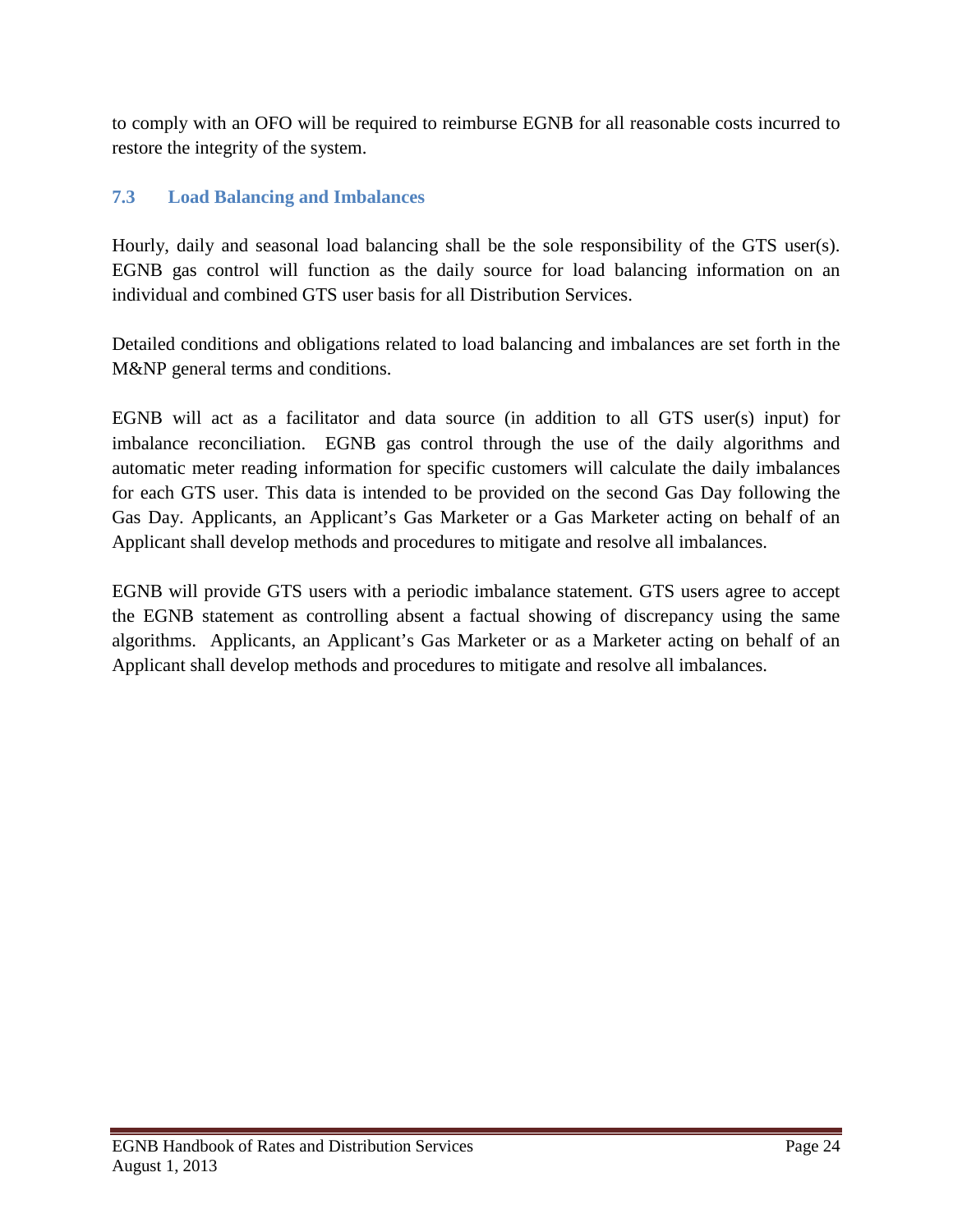# <span id="page-26-0"></span>**Appendix A - Rate Schedules**

 $\sim$  10  $\pm$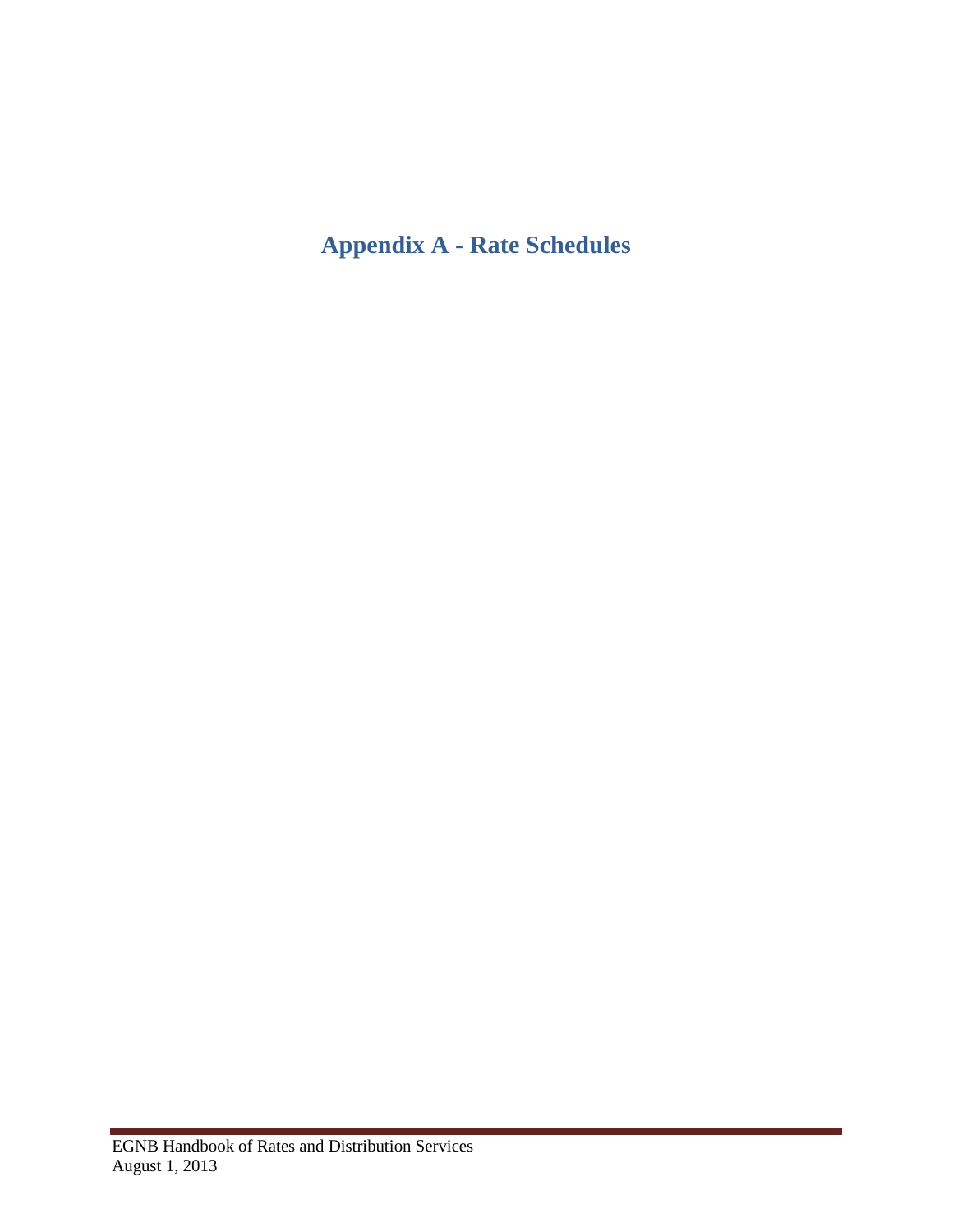**RATE CLASS**

#### **SGS SMALL GENERAL SERVICE**

#### **APPLICABILITY**

Small General Service (SGS) Rate is applied to any Applicant requiring to use EGNB's Distribution System to have a supply of natural gas delivered to a single Terminal Location served through one meter. Service under this Rate Schedule is limited to Applicants with a maximum consumption less than 60 GJs per billing month.

| <b>RATE</b>                                             |         |
|---------------------------------------------------------|---------|
|                                                         |         |
| <b>Monthly Distribution Customer Charge:</b>            |         |
| \$ per billing month                                    | 16.00   |
| <b>Monthly Distribution Delivery Charge:</b>            |         |
| For all volumes delivered per billing month (\$ per GJ) | 11.6763 |

The rates quoted above shall be subject to adjustments that reflect all taxes including HST. The rates will also be subject to the Revenue Adjustment Rate Rider contained in Rider A.

#### **Minimum Monthly Charge:**

The minimum monthly charge shall be the Monthly Distribution Customer Charge.

#### **Minimum Annual Charge:**

None.

### **Term of Service:**

One year with automatic annual renewal unless the Applicant notifies EGNB not less than 30 days prior to the annual roll over date and not more than 180 days prior to such date that service is to be discontinued.

### **Terms and Conditions of Service:**

The provisions of EGNB's Handbook of Rates and Distribution Services and the applicable Distribution Service Agreement apply to service under this Rate Schedule.

### **Effective Date:**

To apply to all bills rendered for natural gas delivered on and after August 1, 2013.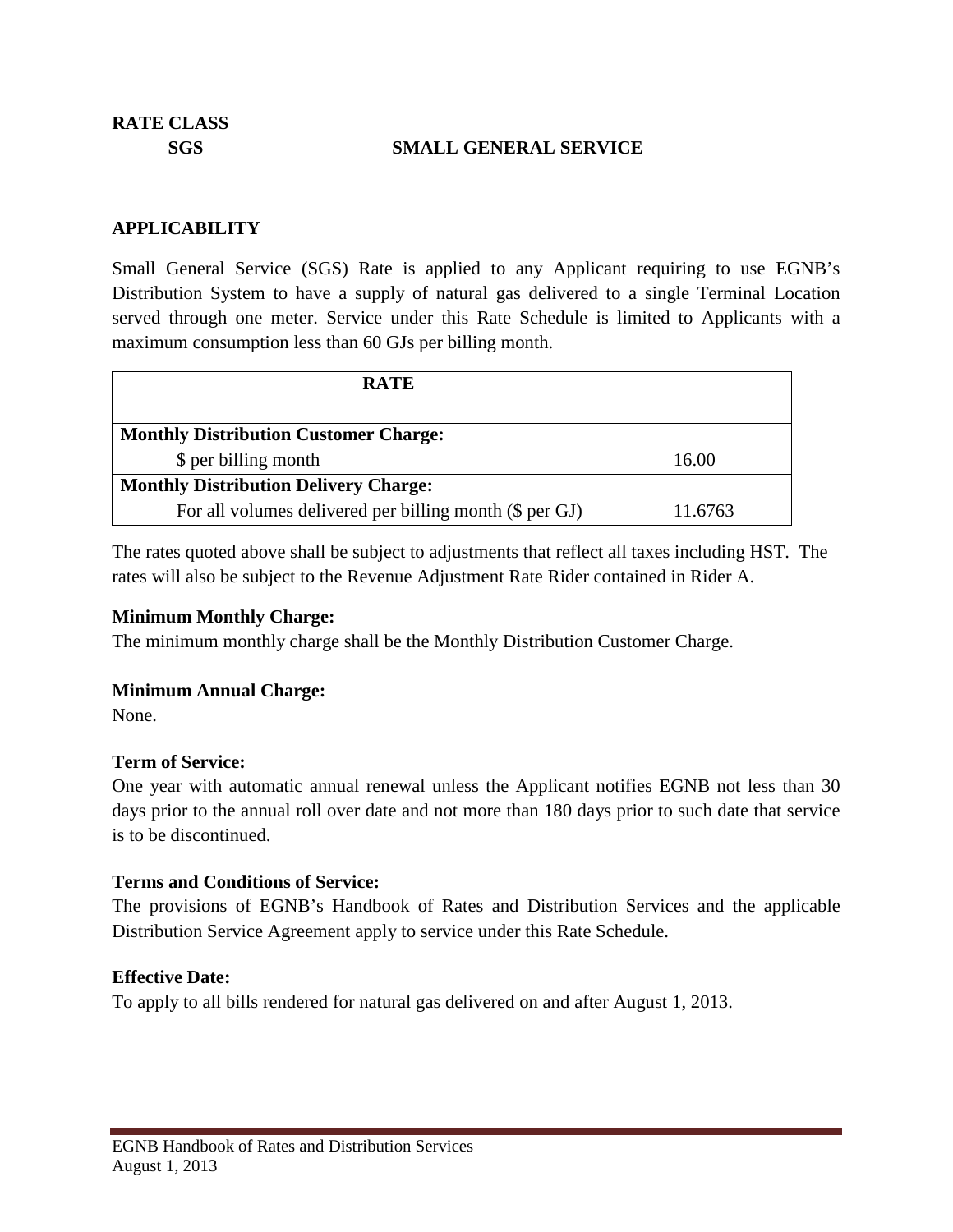**RATE CLASS**

#### **MGS MID-GENERAL SERVICE**

#### **APPLICABILITY**

Mid-General Service (MGS) Rate is applied to any Applicant requiring to use EGNB's Distribution System to have a supply of natural gas delivered to a single Terminal Location served through one meter. Service under this Rate Schedule is limited to Applicants with a maximum consumption of at least 60 GJs per billing month and less than 250 GJs per billing month.

| <b>RATE</b>                                                              |         |
|--------------------------------------------------------------------------|---------|
|                                                                          |         |
| <b>Monthly Distribution Customer Charge:</b>                             |         |
| \$ per billing month                                                     | 50.00   |
| <b>Monthly Distribution Delivery Charge:</b>                             |         |
| For the first 100 GJs delivered per billing month (\$ per GJ)            | 13.5307 |
| For volumes delivered in excess of 100 GJs per billing month (\$ per GJ) | 8.0385  |

The rates quoted above shall be subject to adjustments that reflect all taxes including HST.

### **Minimum Monthly Charge:**

The minimum monthly charge shall be the Monthly Distribution Customer Charge.

### **Minimum Annual Charge:**

The minimum annual charge will be imposed in the event the Applicant does not consume the qualifying maximum monthly consumption specified in the applicability criteria for the Mid-General Service class. The Customer will be charged the difference between the actual annual distribution charges (customer or demand and delivery) billed and the amount that would have been billed under the Small General Service class, plus 5%.

#### **Term of Service:**

One year with automatic annual renewal unless the Applicant notifies EGNB not less than 30 days prior to the annual roll over date and not more than 180 days prior to such date that service is to be discontinued.

### **Terms and Conditions of Service:**

The provisions of EGNB's Handbook of Rates and Distribution Services and the applicable Distribution Service Agreement apply to service under this Rate Schedule.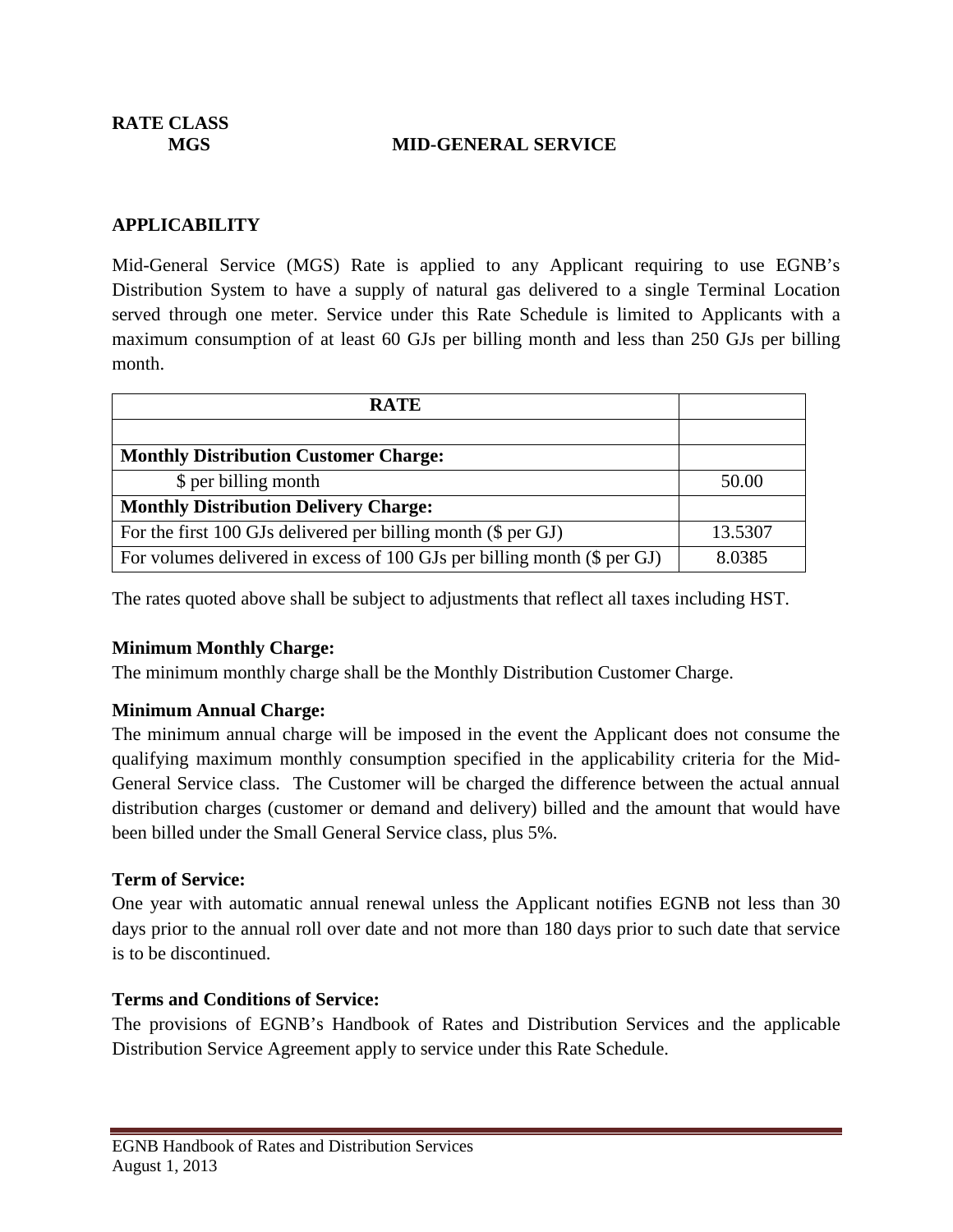# **Effective Date:**

To apply to all bills rendered for natural gas delivered on and after August 1, 2013.

 $\sim$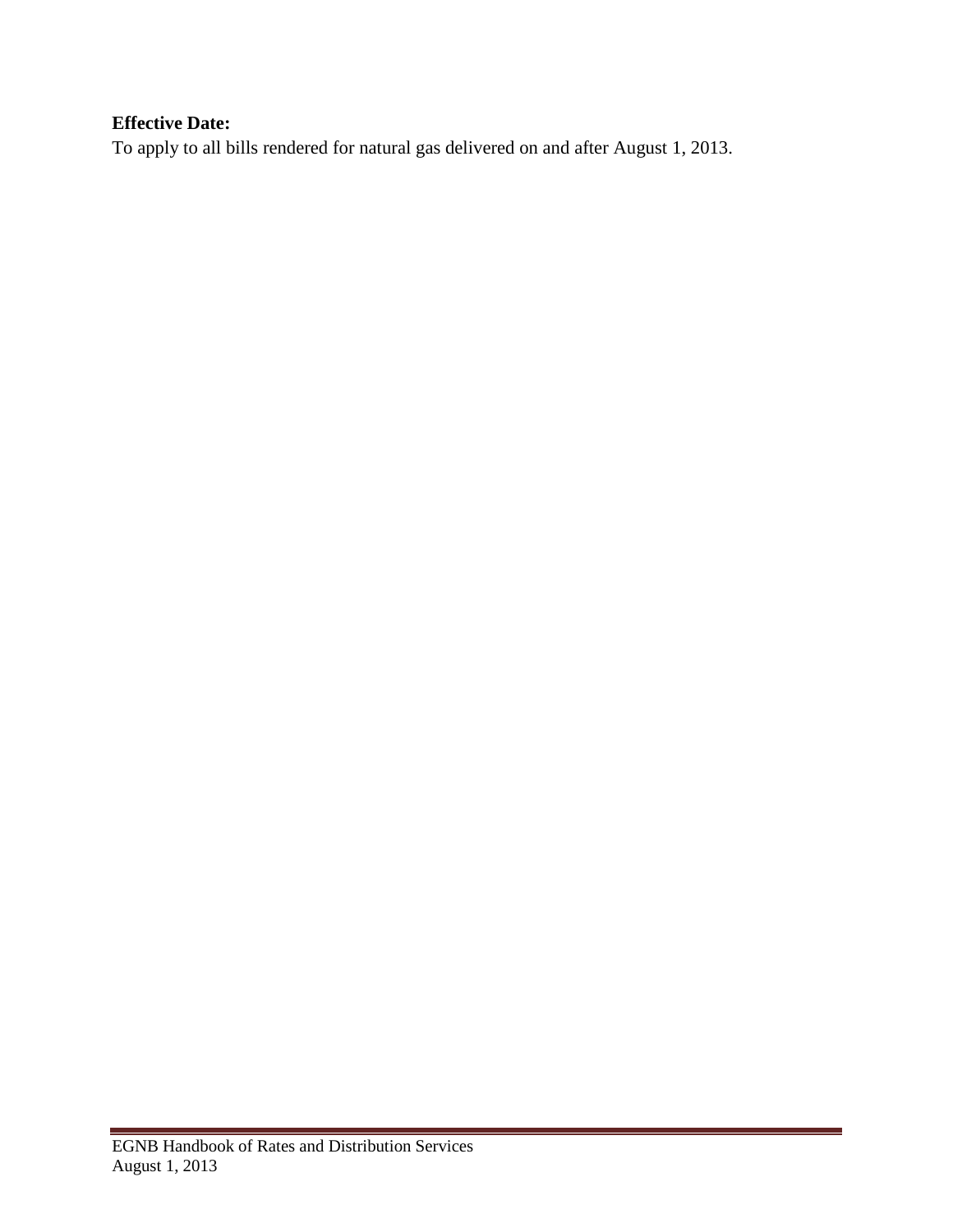**RATE CLASS**

### **LGS LARGE GENERAL SERVICE**

#### **APPLICABILITY**

Large General Service Rate is applied to any Applicant requiring to use EGNB's Distribution System to have a supply of natural gas delivered to a single Terminal Location served through one meter. Service under this Rate Schedule is limited to Applicants with a maximum consumption of at least 250 GJs per billing month.

| <b>RATE</b>                                                              |        |  |
|--------------------------------------------------------------------------|--------|--|
|                                                                          |        |  |
| <b>Monthly Distribution Customer Charge:</b>                             |        |  |
| For Customers with maximum consumption up to 650 GJs per month (\$ per   | 125.00 |  |
| month)                                                                   |        |  |
| For Customers with maximum consumption greater than 650 GJs per month    | 225.00 |  |
| \$per month)                                                             |        |  |
| <b>Monthly Distribution Delivery Charge:</b>                             |        |  |
| For the first 250 GJs delivered per billing month (\$ per GJ)            | 8.6574 |  |
| For volumes delivered in excess of 250 GJs per billing month (\$ per GJ) |        |  |
| - between September 1 and April 30                                       | 5.1935 |  |
| - between May 1 and August 31                                            | 1.6352 |  |

The rates quoted above shall be subject to adjustments that reflect all taxes including HST.

#### **Minimum Monthly Charge:**

The minimum monthly charge shall be the Monthly Distribution Customer Charge.

### **Minimum Annual Charge:**

The minimum annual charge will be imposed in the event the Applicant does not consume the qualifying maximum monthly consumption specified in the applicability criteria for the Large General Service class. The Customer will be charged the difference between the actual annual distribution charges (customer or demand and delivery) billed and the amount that would have been billed under the Mid-General Service class, plus 5%.

#### **Term of Service:**

One year with automatic annual renewal unless the Applicant notifies EGNB not less than 30 days prior to the annual roll over date and not more than 180 days prior to such date that service is to be discontinued.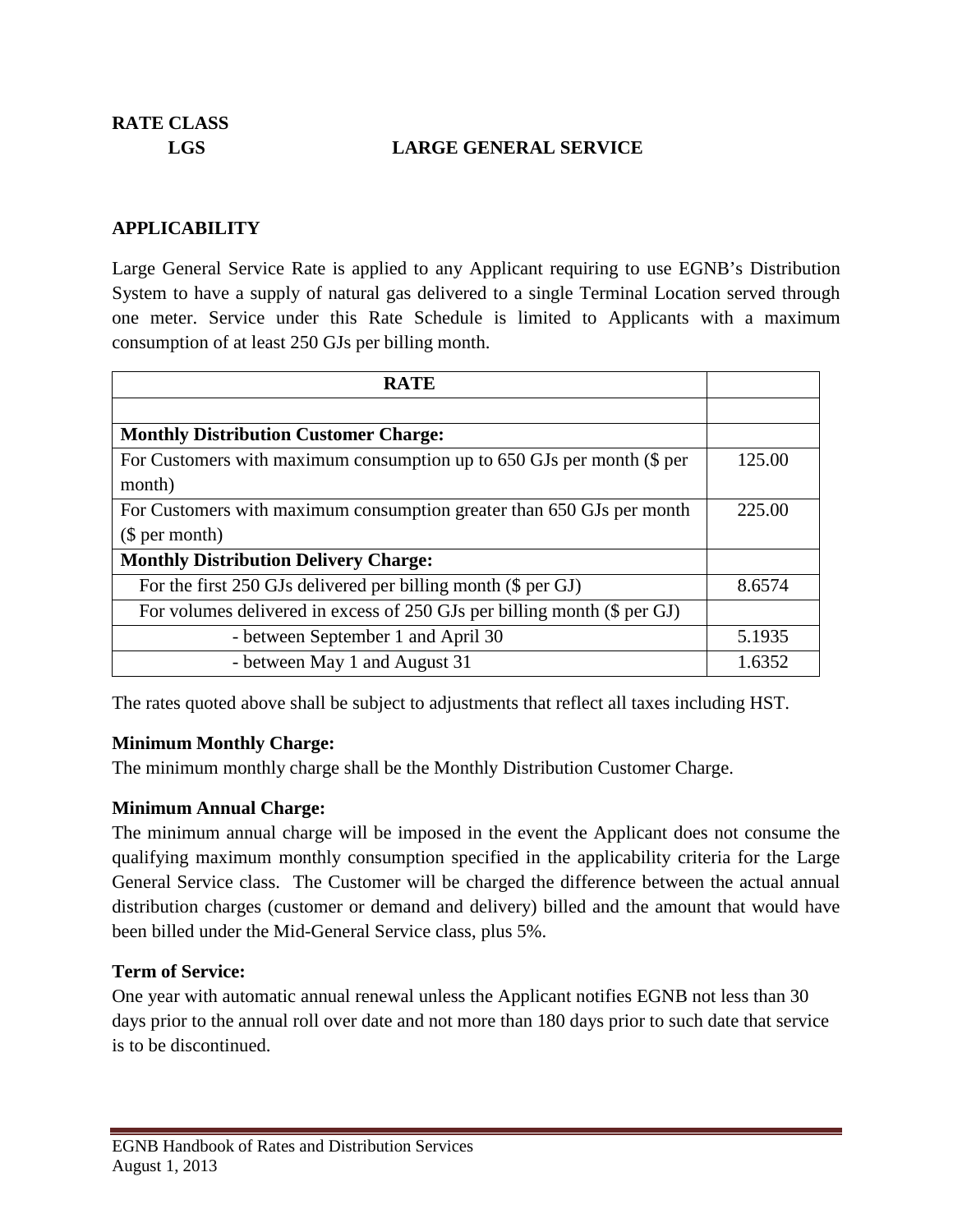# **Terms and Conditions of Service:**

The provisions of EGNB's Handbook of Rates and Distribution Services and the applicable Distribution Service Agreement apply to service under this Rate Schedule.

# **Effective Date:**

To apply to all bills rendered for natural gas delivered on and after August 1, 2013.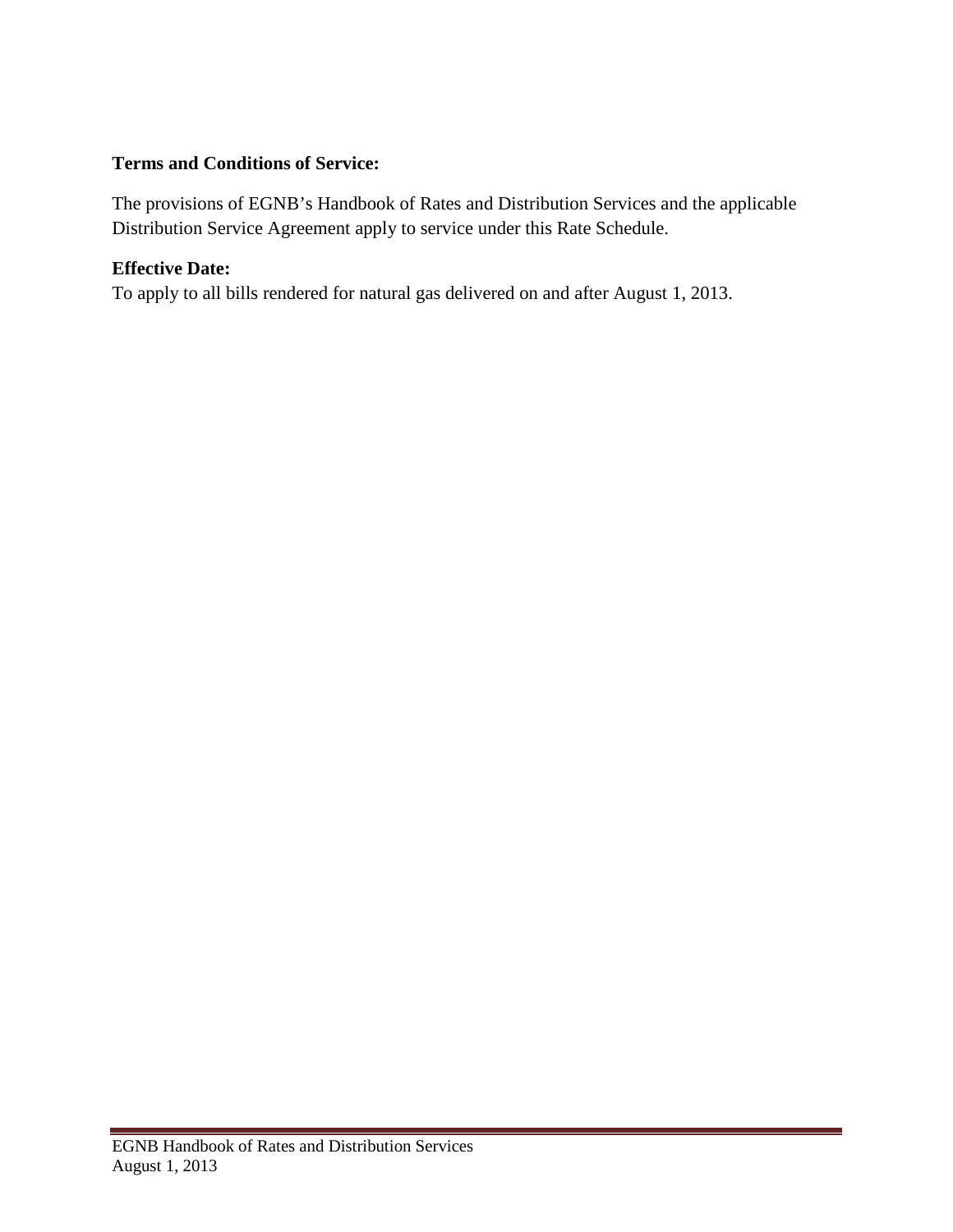### **CGS CONTRACT GENERAL SERVICE**

### **APPLICABILITY**

Contract General Service (CGS) Rate is applied to any Applicant requiring to use EGNB's Distribution System to have a supply of natural gas delivered to a single Terminal Location served through one meter. Service under this Rate Schedule is limited to Applicants with a maximum consumption of at least 1,000 GJs per billing month and less than 10,000 GJs per billing month who enter into a Distribution Service Agreement with EGNB for a Contract Demand of not less than 36 GJs per day.

| <b>RATE</b>                                                  |        |
|--------------------------------------------------------------|--------|
|                                                              |        |
| <b>Monthly Distribution Delivery Charge:</b>                 |        |
| Contract Demand Charge per GJ of Contract Demand (\$ per GJ) | 13.30  |
| For volumes delivered (\$ per GJ)                            |        |
| - between September 1 and April 30                           | 4.4987 |
| - between May 1 and August 31                                | 1.7216 |

The rates quoted above shall be subject to adjustments that reflect all taxes including HST.

### **Billing Demand:**

The Billing Demand shall be the Contract Demand. However, in the event that any Applicant exceeds such Contract Demand during any contract year, Applicant's actual maximum daily demand shall be the Billing Demand for the entire applicable contract year. The Applicant will be charged, and shall pay, accordingly for both prospective use and for use since the beginning of the then current contract term. Authorized Overrun will not institute application of this ratchet provision.

### **Minimum Monthly Charge:**

The minimum monthly charge shall be the Monthly Distribution Delivery Charge.

### **Minimum Annual Charge:**

None.

### **Term of Service:**

One year with automatic annual renewal unless the Applicant notifies EGNB not less than 30 days prior to the annual roll over date and not more than 180 days prior to such date that service is to be discontinued.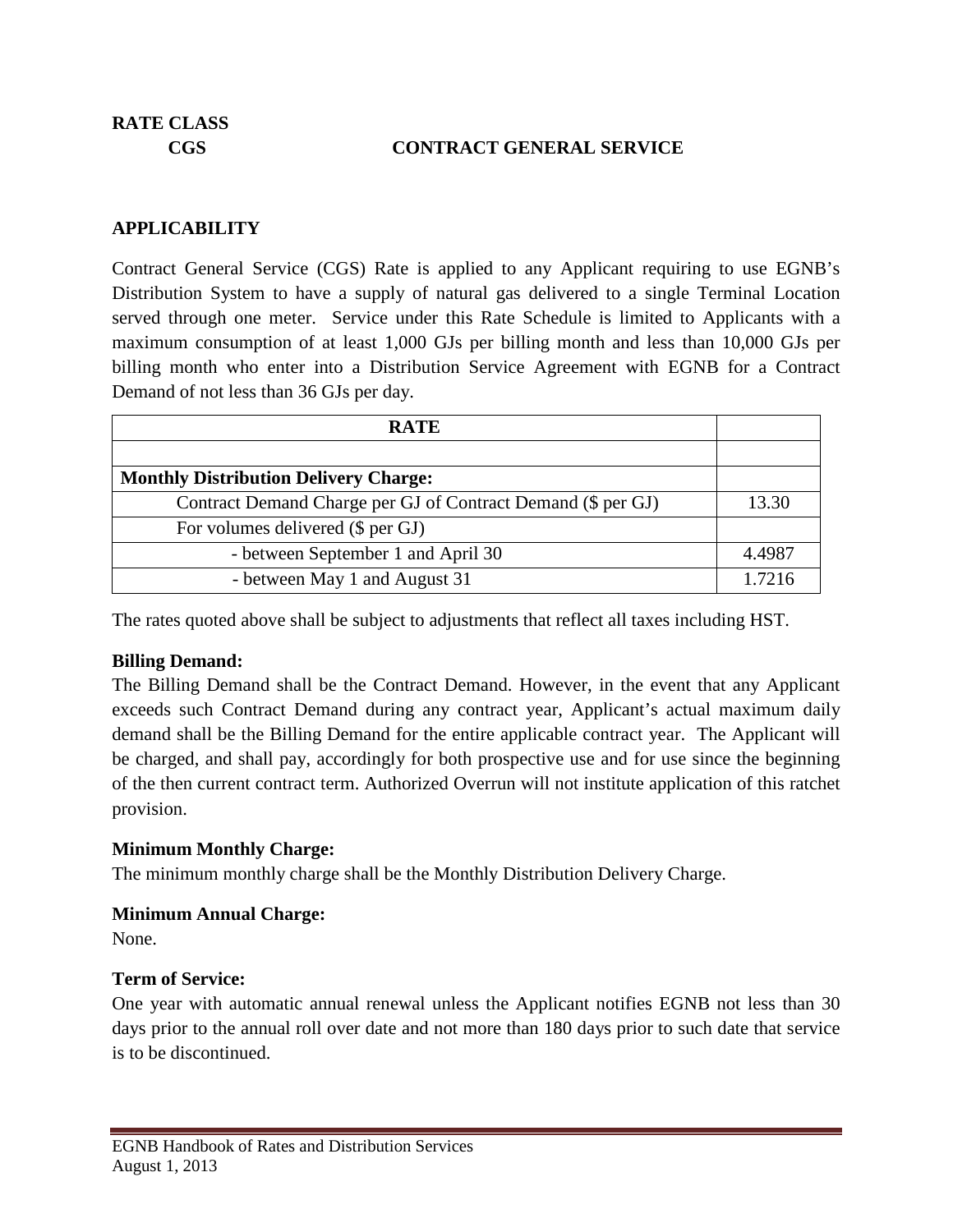# **Terms and Conditions of Service:**

The provisions of EGNB's Handbook of Rates and Distribution Services and the applicable Distribution Service Agreement apply to service under this Rate Schedule.

### **Effective Date:**

To apply to all bills rendered for natural gas delivered on and after August 1, 2013.

# **Special Metering Provision:**

For Applicants taking service under this Rate Schedule, EGNB shall install metering and communication devices, which will provide EGNB with hourly and daily consumption data.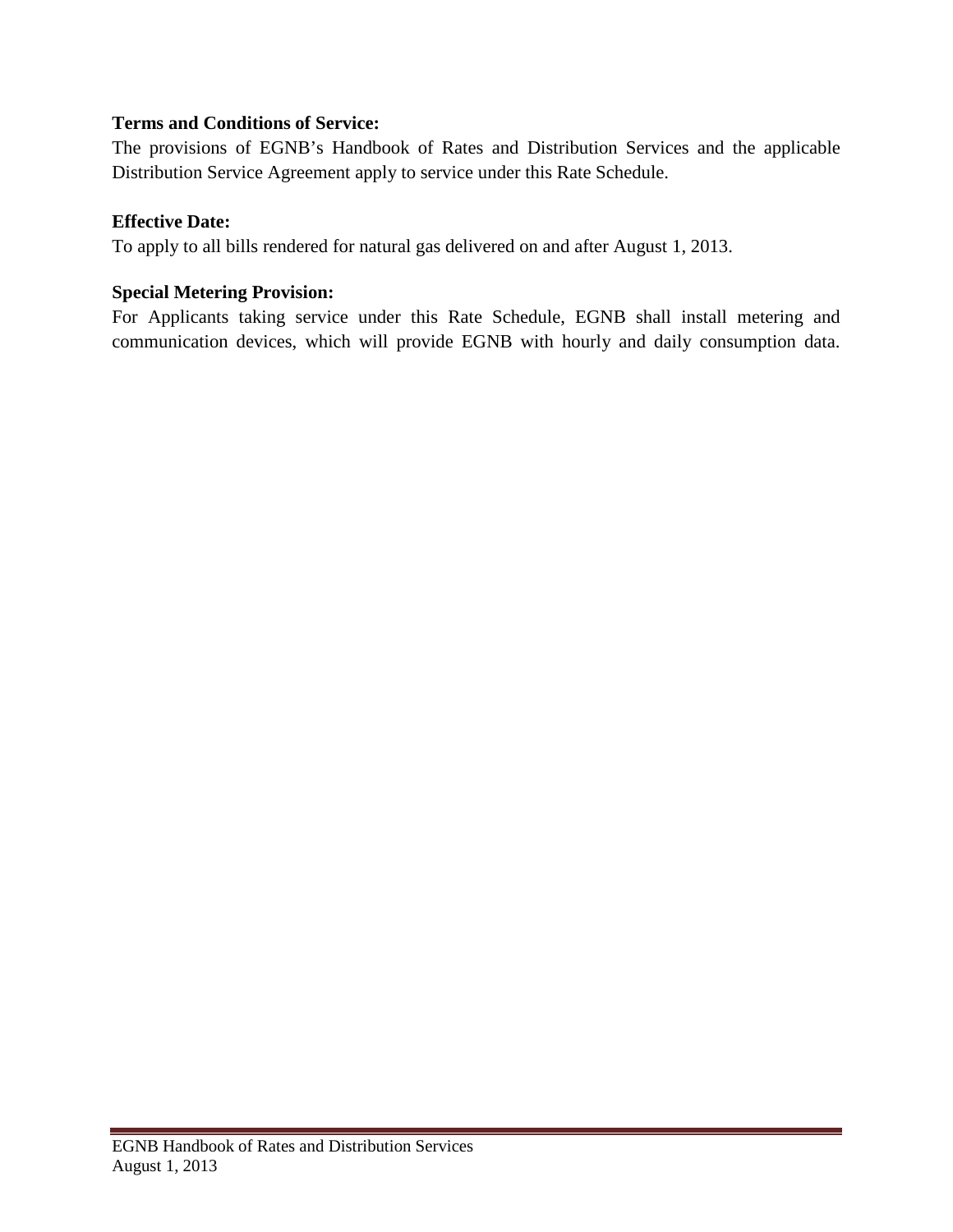# **ICGS INDUSTRIAL CONTRACT GENERAL SERVICE**

# **APPLICABILITY**

Industrial Contract General Service (ICGS) Rate is applied to any Applicant requiring to use EGNB's Distribution System to have a supply of natural gas delivered to a single Terminal Location served through one meter. Service under this Rate Schedule is limited to Applicants with a maximum consumption of at least 10,000 GJs per billing month who enter into a Distribution Service Agreement with EGNB for a Contract Demand of not less than 360 GJs per day.

| <b>RATE</b>                                                  |          |
|--------------------------------------------------------------|----------|
|                                                              |          |
| <b>Monthly Distribution Customer Charge:</b>                 |          |
| \$ per billing month                                         | 3,300.00 |
| <b>Monthly Distribution Delivery Charge:</b>                 |          |
| Contract Demand Charge per GJ of Contract Demand (\$ per GJ) |          |
| For volumes delivered (\$ per GJ)                            |          |
| - between September 1 and April 30                           | 2.1963   |
| - between May 1 and August 31                                | 0.7869   |

The rates quoted above shall be subject to adjustments that reflect all taxes including HST.

### **Billing Demand:**

The Billing Demand shall be the Contract Demand. However, in the event that any Applicant exceeds such Contract Demand during any contract year, Applicant's actual maximum daily demand shall be the Billing Demand for the entire applicable contract year. The Applicant will be charged, and shall pay, accordingly for both prospective use and for use since the beginning of the then current contract term. Authorized Overrun will not institute application of this ratchet provision.

### **Minimum Monthly Charge:**

The minimum monthly charge shall be the Monthly Distribution Delivery Charge.

### **Minimum Annual Charge:**

None.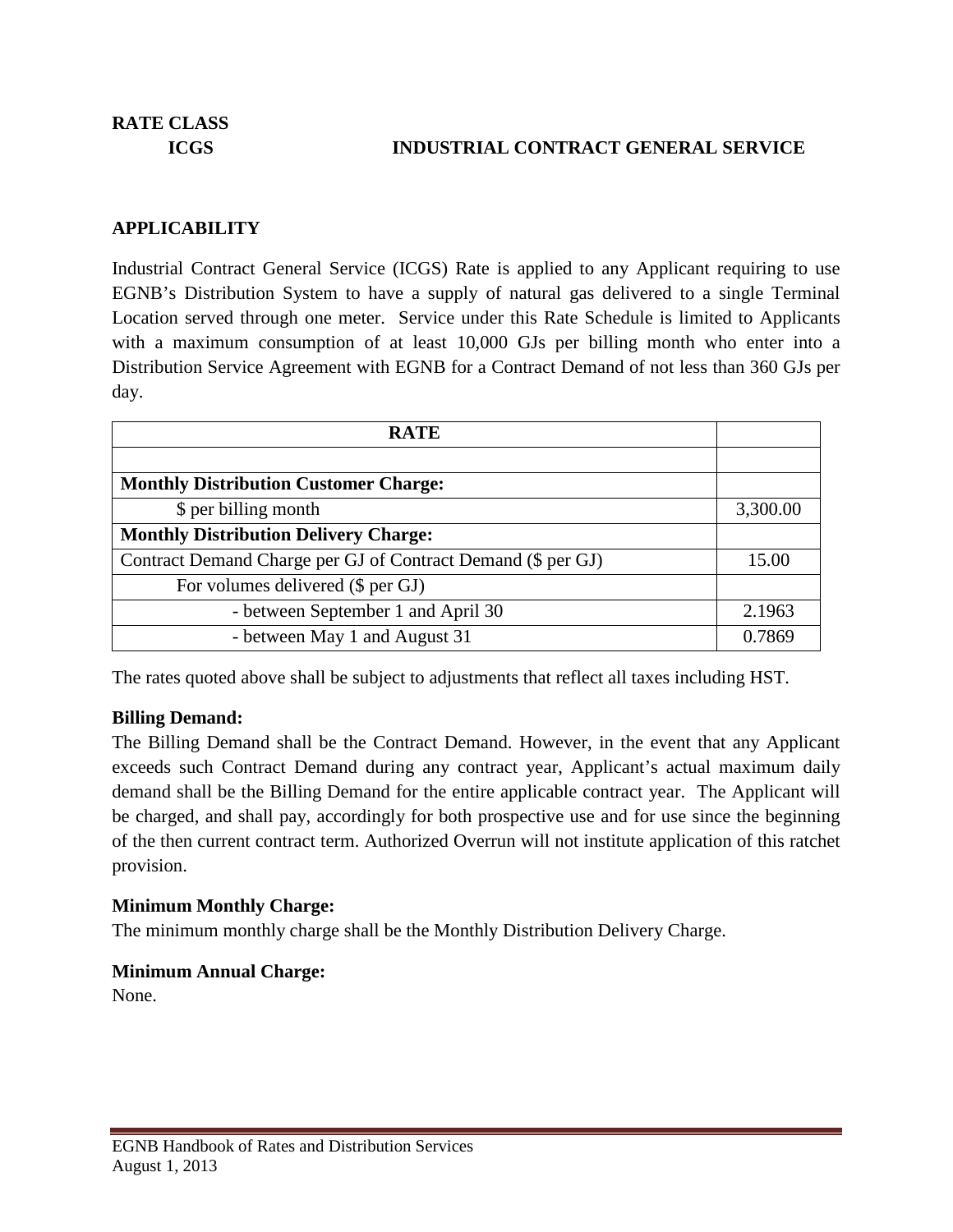# **Term of Service:**

One year with automatic annual renewal unless the Applicant notifies EGNB not less than 30 days prior to the annual roll over date and not more than 180 days prior to such date that service is to be discontinued.

### **Terms and Conditions of Service:**

The provisions of EGNB's Handbook of Rates and Distribution Services and the applicable Distribution Service Agreement apply to service under this Rate Schedule.

### **Effective Date:**

To apply to all bills rendered for natural gas delivered on and after August 1, 2013.

### **Special Metering Provision:**

For Applicants taking service under this Rate Schedule, EGNB shall install metering and communication devices, which will provide EGNB with hourly and daily consumption data.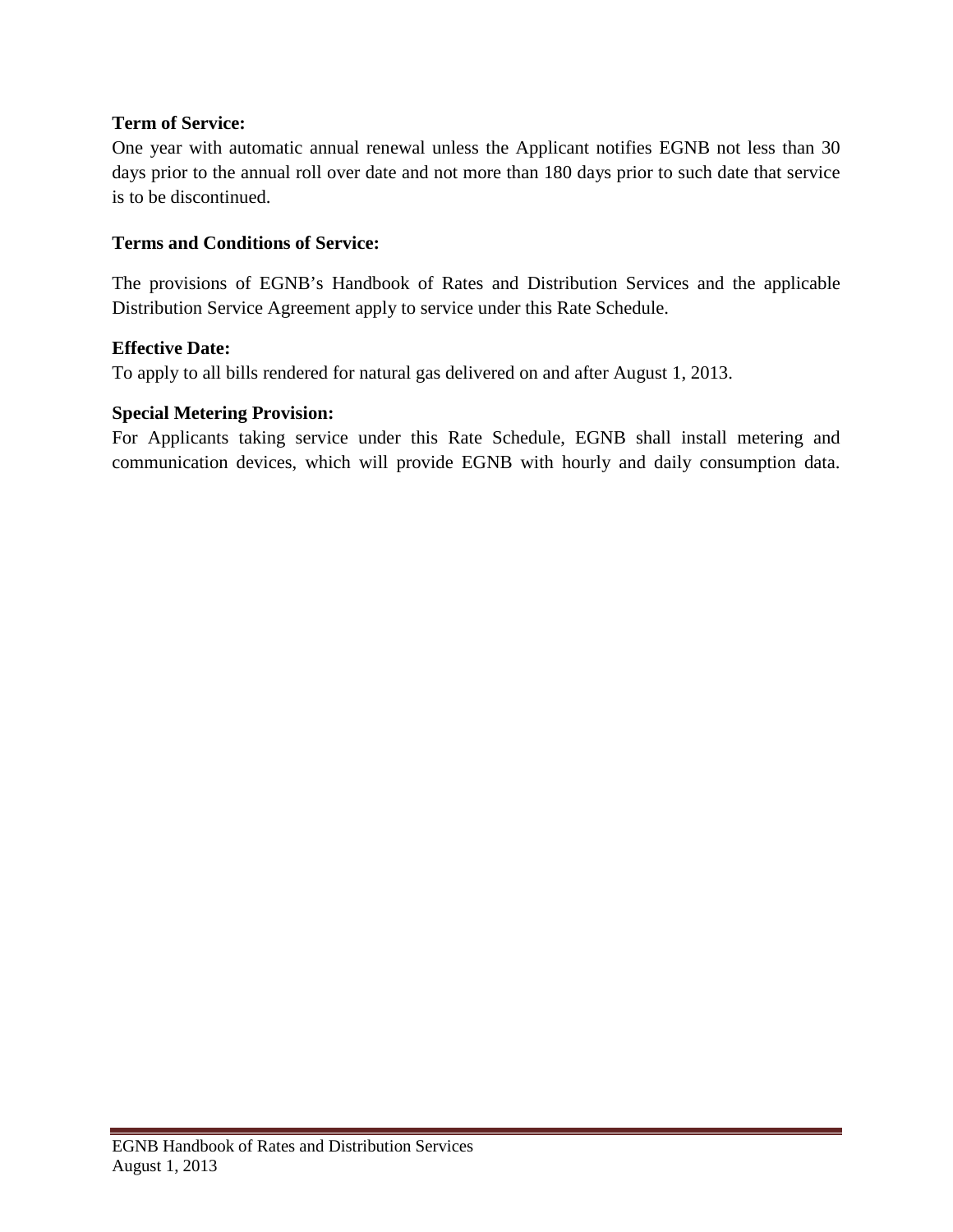### **OPS OFF-PEAK SERVICE**

### **APPLICABILITY**

Off-Peak Service (OPS) Rate is applied to any Applicant requiring to use EGNB's Distribution System to have a supply of natural gas delivered to a single Terminal Location served through one meter for the months of April through November.

| <b>RATE</b>                                     |        |
|-------------------------------------------------|--------|
|                                                 |        |
| <b>Monthly Distribution Customer Charge:</b>    |        |
| \$ per month                                    | 50.00  |
| <b>Monthly Distribution Delivery Charge:</b>    |        |
| For the volumes delivered per month (\$ per GJ) | 3.9104 |

The rates quoted above shall be subject to adjustments that reflect all taxes including HST.

#### **Minimum Monthly Charge:**

The minimum monthly charge shall be the Monthly Distribution Customer Charge.

### **Minimum Annual Charge:**

None.

### **Seasonal Overrun Charge:**

Any volume of natural gas consumed during the months of December through March inclusively will be subject to a Seasonal Overrun Charge of \$10 per GJ in addition to the rates applicable to this service.

### **Term of Service:**

One year with automatic annual renewal unless the Applicant notifies EGNB not less than 30 days prior to the annual roll over date and not more than 180 days prior to such date that service is to be discontinued.

### **Terms and Conditions of Service:**

The provisions of EGNB's Handbook of Rates and Distribution Services and the applicable Distribution Service Agreement apply to service under this Rate Schedule.

### **Effective Date:**

To apply to all bills rendered for natural gas delivered on and after August 1, 2012.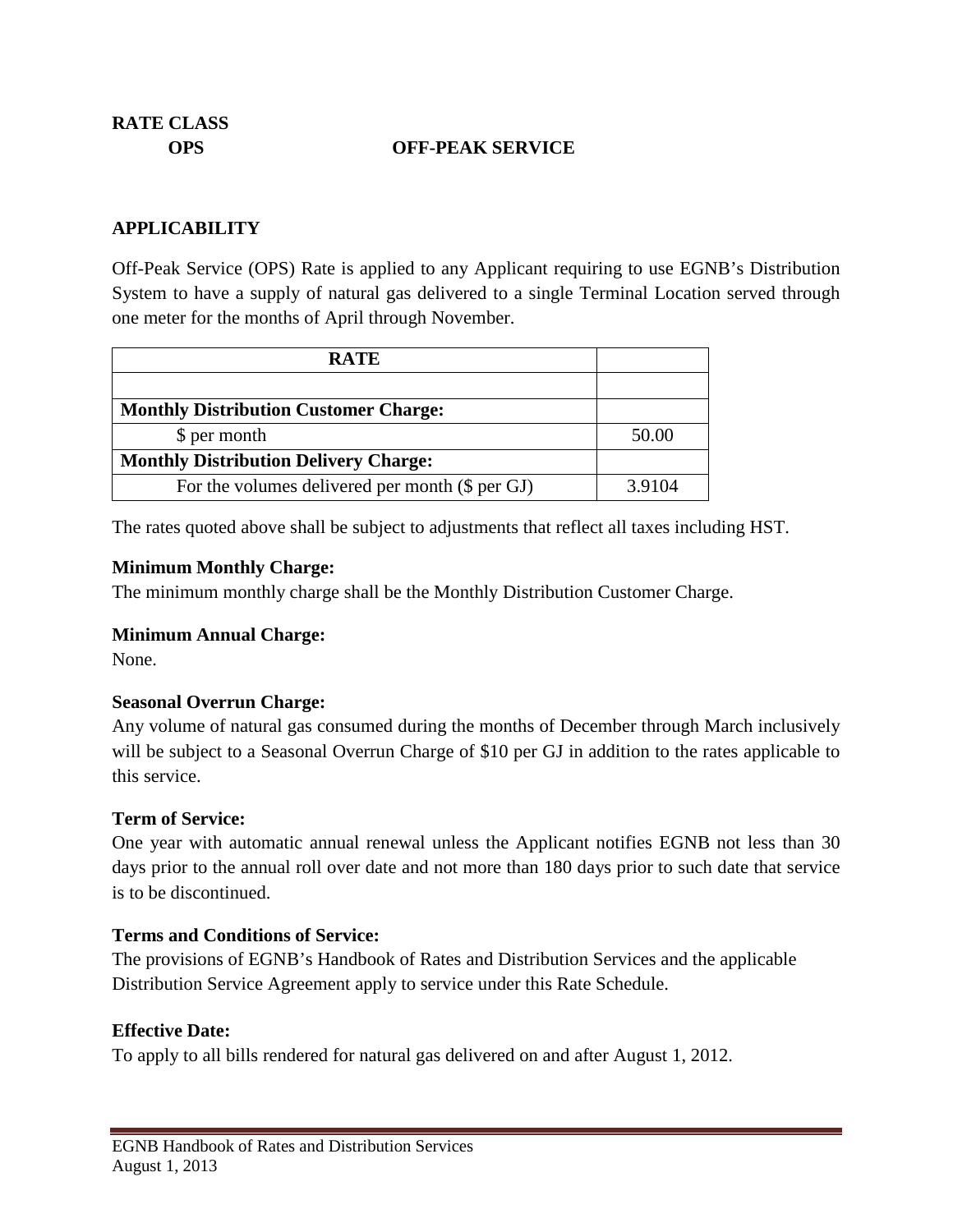# **RATE CLASS AGENT BILLING AND COLLECTION**

### **APPLICABILITY**

Agent Billing and Collection Rates are available to any Service Provider applying to use EGNB's billing and/or collection services.

| <b>RATE</b>                                                      |      |
|------------------------------------------------------------------|------|
|                                                                  |      |
| <b>Monthly Agent Billing and Collection Charge:</b>              |      |
| Payable by Service Provider for each SGS Customer (\$ per bill)  | 1.30 |
| Payable by Service Provider for each MGS Customer (\$ per bill)  | 2.25 |
| Payable by Service Provider for each LGS Customer (\$ per bill)  | 5.25 |
|                                                                  |      |
| <b>Monthly Agent Billing Charge:</b>                             |      |
| Payable by Service Provider for each CGS Customer (\$ per bill)  | 4.30 |
| Payable by Service Provider for each ICGS Customer (\$ per bill) | 4.30 |
| Payable by Service Provider for each OPS Customer (\$ per bill)  | 4.30 |
|                                                                  |      |
| <b>Monthly Line Item Billing Charge:</b>                         |      |
| Any Additional Line Item Charge (\$ per line per bill)           | 0.75 |

The rates quoted above shall be subject to adjustments that reflect all taxes including HST.

### **Terms and Conditions of Service:**

Each Service Provider served under this Rate Schedule shall enter into a Collection Service Agreement with EGNB. The provisions of the Collection Service Agreement apply to service under this Rate Schedule.

The Agent Billing and Collection Service includes collection risk, set-up and maintenance functions required to perform billing and collection of the Service Provider's Recurring Charges on EGNB's monthly invoice for Distribution Services.

The Agent Billing Service includes set-up and maintenance functions required to perform billing of the Service Provider's Recurring Charges on EGNB's monthly invoice for Distribution Services. While EGNB will perform some collection functions, EGNB does not take on the Service Provider's collection risk with this service.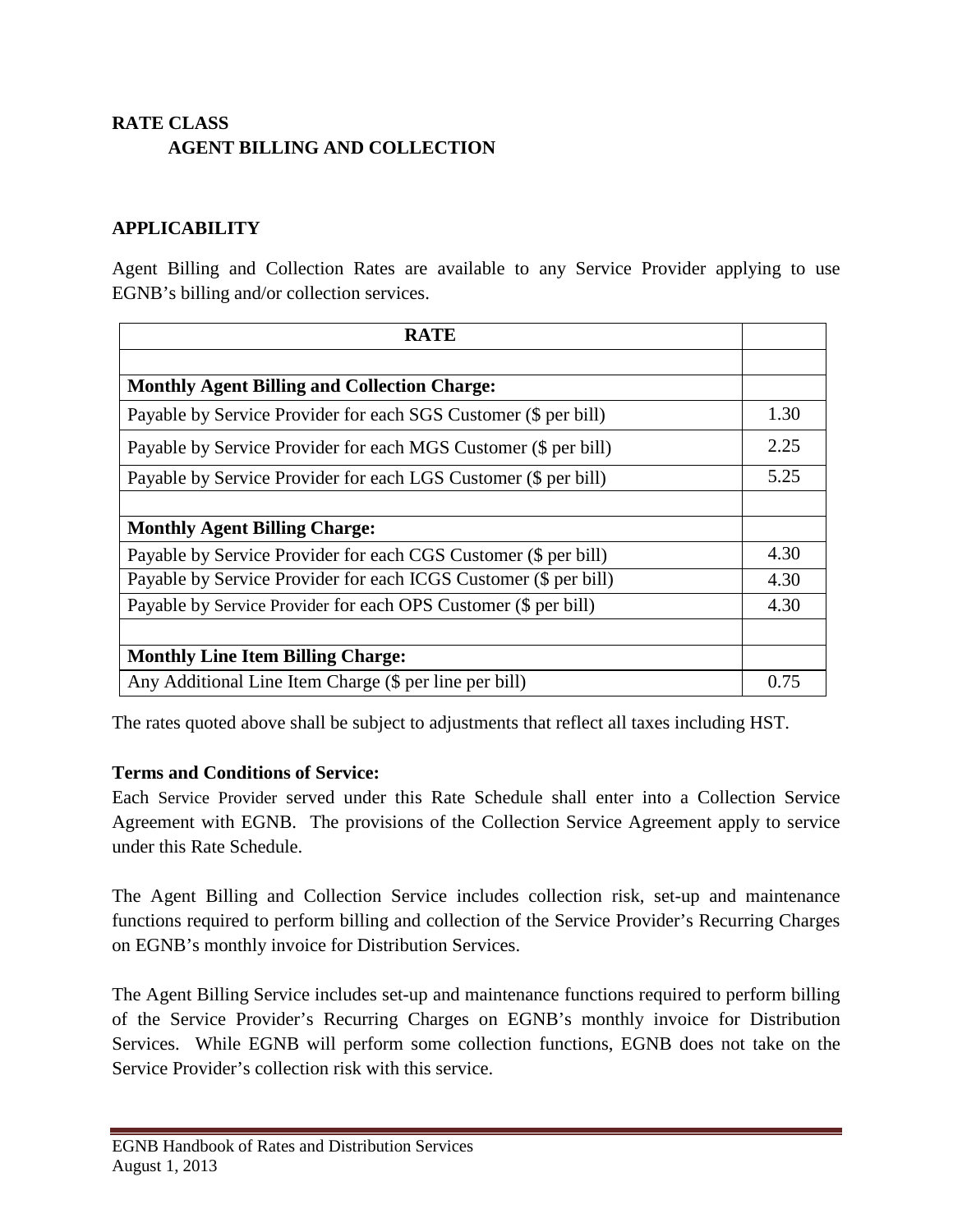The Line Item Billing Service includes set-up and maintenance functions required to perform billing of the Service Provider's Recurring Charge(s) on EGNB's monthly invoice for Distribution Services. While EGNB will perform some collection functions, EGNB does not take on the Service Provider's collection risk with this service.

# **Effective Date:**

To apply to Billing and Collection Services rendered on and after August 1, 2013.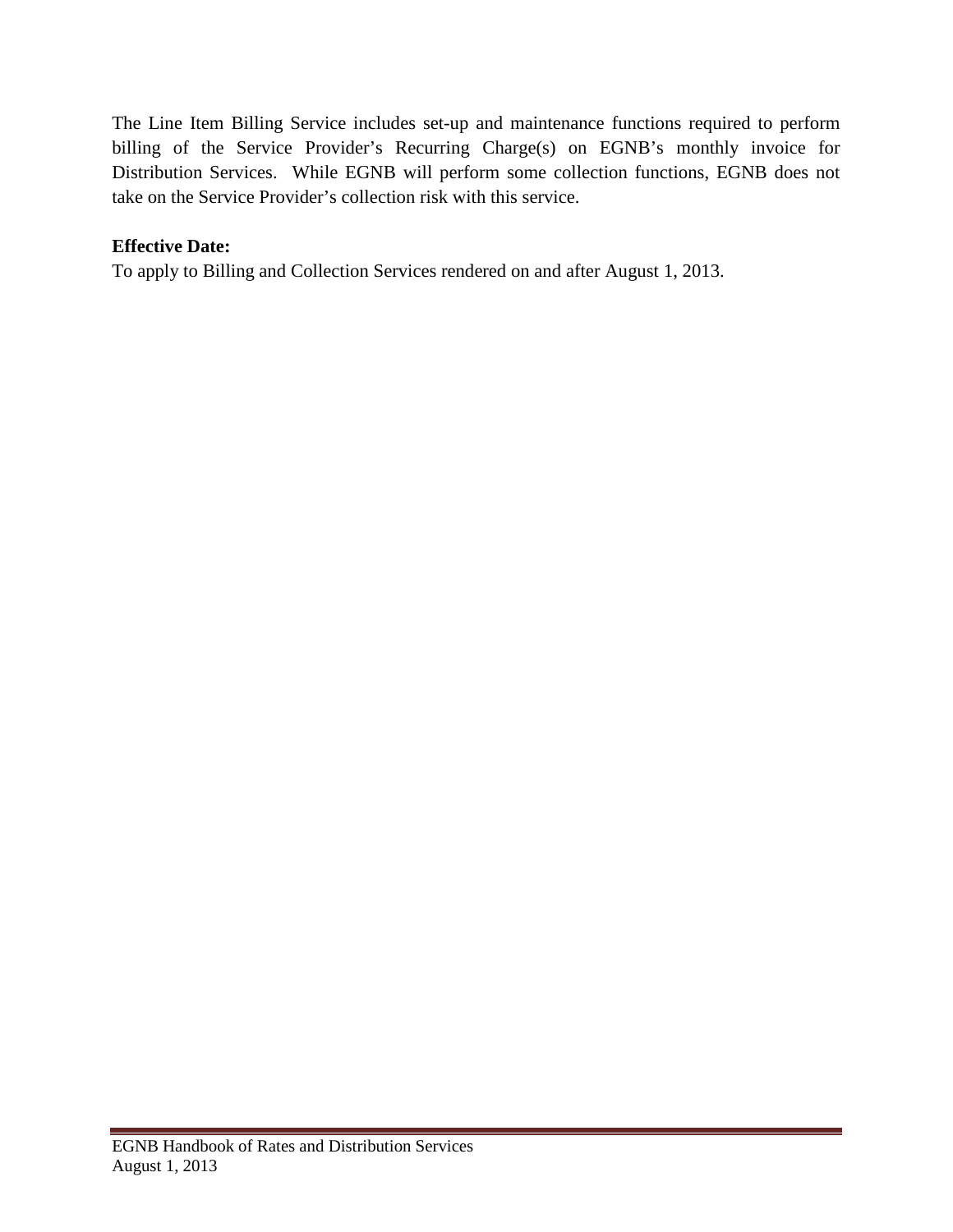# **RATE RIDER A**

# **REVENUE ADJUSTMENT RATE RIDER**

The following adjustment shall be applicable to all bills issued on and after the Effective Date indicated below.

Rate Class

<span id="page-39-0"></span>Small General Service

Unit Rate Reduction<br> $(S/GJ)$ 

**Effective Date**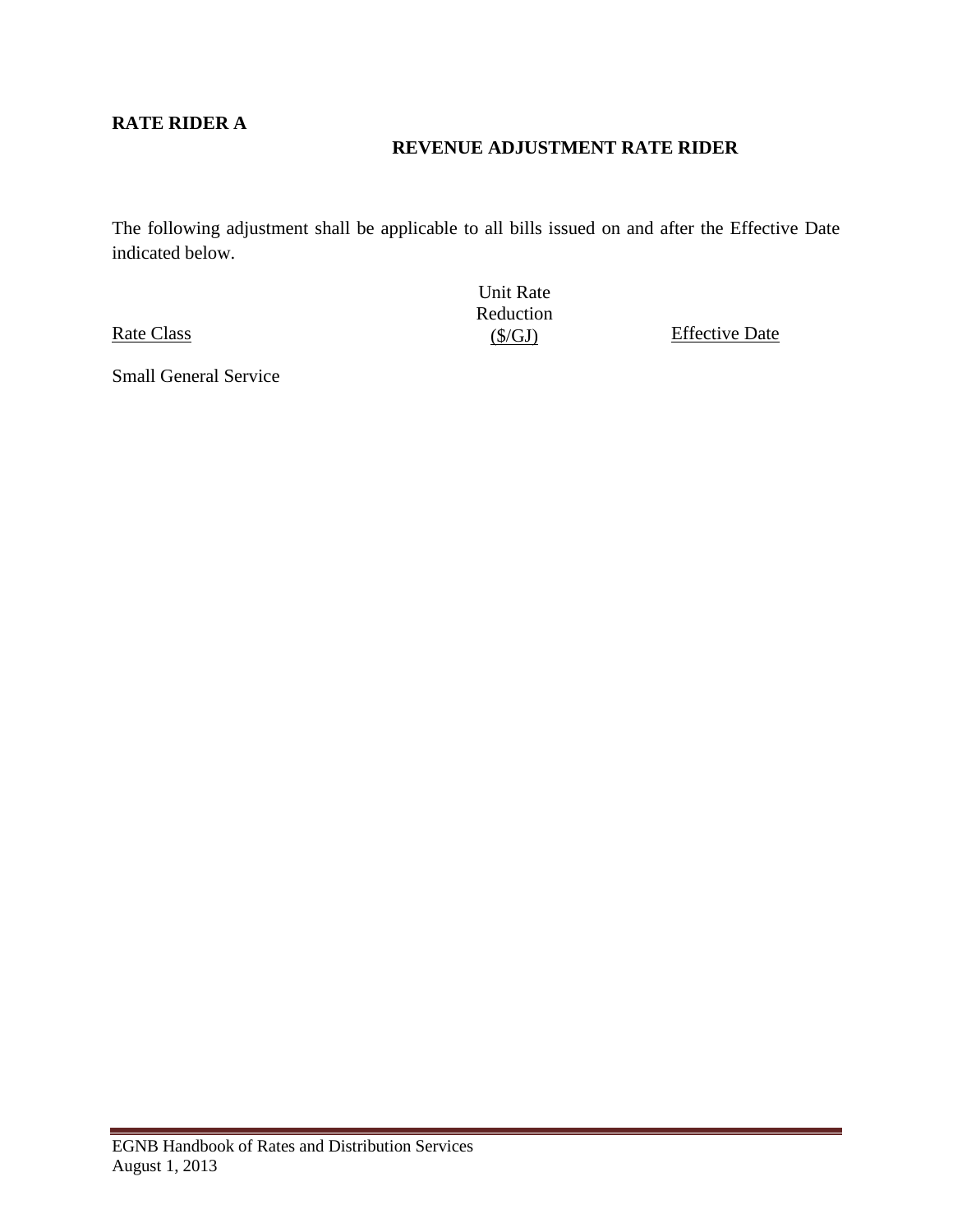# **Appendix B - Fees and Charges**

 $\sim$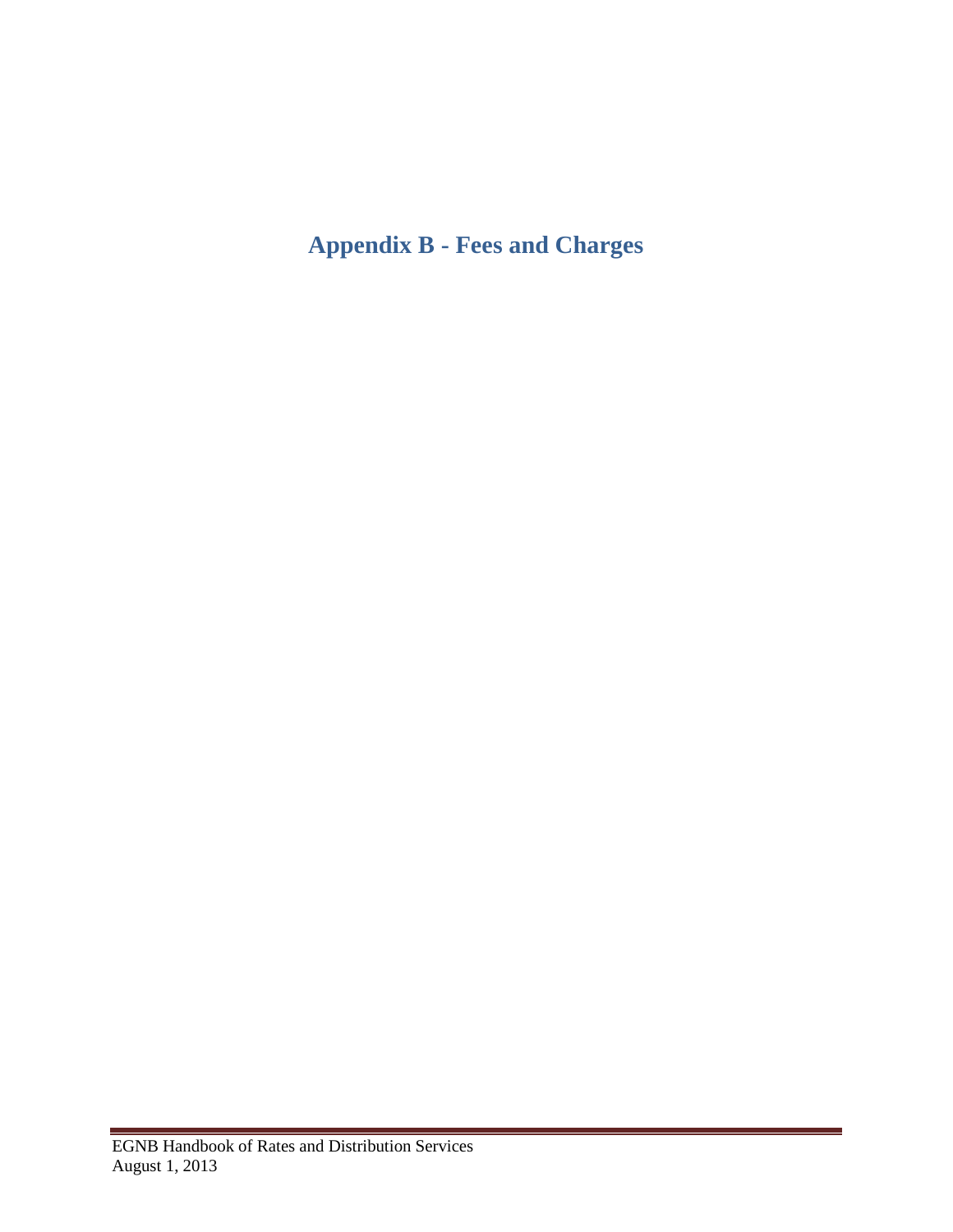# Fees and Charges

The following fees and charges are payable by the Customer (unless otherwise indicated):

| Description                                          | Applicability                                                                                                                                                                                                                                                      | Fee/Charge                                    |
|------------------------------------------------------|--------------------------------------------------------------------------------------------------------------------------------------------------------------------------------------------------------------------------------------------------------------------|-----------------------------------------------|
| Reconnect                                            | Restoring distribution services<br>and/or delivery after Red-<br>accordance<br>Lock<br>in<br>with<br>EGNB's Policy on<br>Non-<br>Voluntary Discontinuance of<br>Service (Red-Lock Policy)                                                                          | \$150 plus labour, material and<br>overhead   |
|                                                      | A security deposit may be<br>required in addition to any<br>security deposit currently held<br>by EGNB.                                                                                                                                                            | \$100                                         |
| <b>Meter Removal</b>                                 | Removal of a meter requested<br>by Customer or required due<br>to theft of natural gas.                                                                                                                                                                            | \$188                                         |
| Service Line Removal                                 | Removal of a service line as a<br>result of discontinuation of<br>natural gas service.                                                                                                                                                                             | Recovery of labour, materials<br>and overhead |
| <b>Meter Test</b>                                    | Testing of a meter requested<br>by Customer and the meter is<br>found to be operating within<br>bounds of EGNB's Meter Test<br>Policy.                                                                                                                             | Recovery of labour, materials<br>and overhead |
| <b>Service Calls</b><br>(Unsuccessful meter turn on) | Payable by Customer's natural<br>appliance/equipment<br>gas<br>installer in the event that<br>EGNB makes a service call to<br>perform a meter turn-on but is<br>unable to approve or authorize<br>the safe introduction of natural<br>gas to Customer's equipment. | \$75                                          |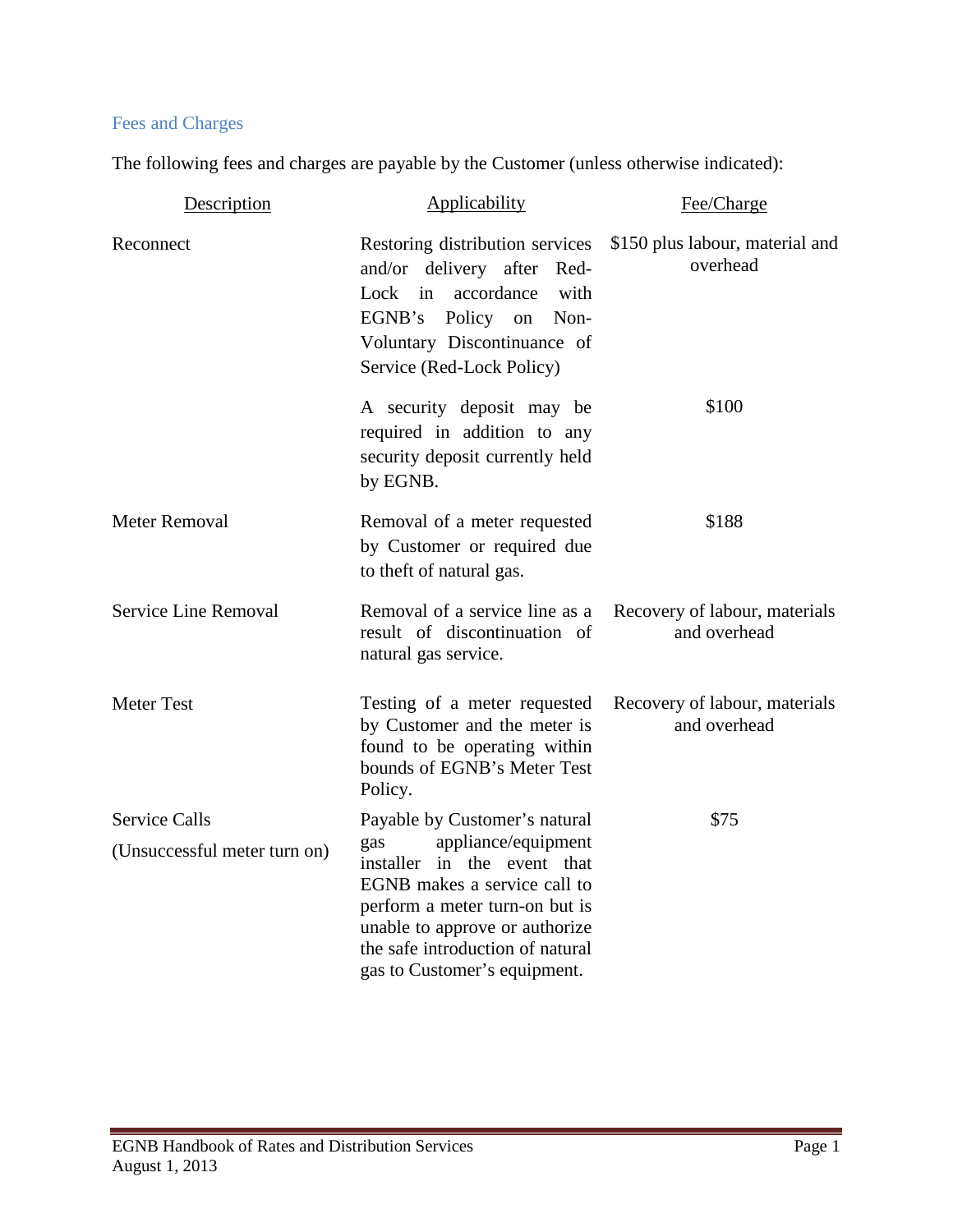| Description                                      | <b>Applicability</b>                                                                                                                                                                                                                                                                                                              | Fee/Charge                                    |
|--------------------------------------------------|-----------------------------------------------------------------------------------------------------------------------------------------------------------------------------------------------------------------------------------------------------------------------------------------------------------------------------------|-----------------------------------------------|
| Cut-off at Main                                  |                                                                                                                                                                                                                                                                                                                                   |                                               |
| Non-residential                                  | Red-Lock is required on a Recovery of labour, materials<br>non-residential<br>account<br>in<br>accordance<br>with<br>EGNB's<br>Red-Lock Policy<br>and<br>Customer denies or prevents<br>access to the meter.                                                                                                                      | and overhead                                  |
| Residential                                      | Red-Lock is required on a Recovery of labour, materials<br>residential<br>account<br>in<br>accordance<br>with EGNB's<br>Red-Lock Policy<br>and<br>Customer denies or prevents<br>access to the meter.                                                                                                                             | and overhead                                  |
| <b>Service Alteration</b>                        | Customer requests alteration<br>of the location of the meter or<br>service line.                                                                                                                                                                                                                                                  | Recovery of labour, materials<br>and overhead |
| <b>Service Line Connection</b>                   | Customer requires service line<br>beyond 30 metres in length.                                                                                                                                                                                                                                                                     | Recovery of labour, materials<br>and overhead |
| Damage to EGNB Plant                             | Responsible party to pay<br>amount necessary to bring<br>plant back to original state in<br>the event that damage to<br>other than<br>EGNB<br>plant,<br>normal wear and tear,<br>is<br>caused by the actions<br>of<br>Customer or third party.                                                                                    | Recovery of labour, materials<br>and overhead |
| Unauthorized Activation of a<br>Red-Locked Meter | In the event that a Red-Locked<br>meter has been activated<br>authorization<br>without<br>and<br><b>EGNB</b><br>establish<br>that<br>can<br>Customer responsible for the<br>Red-Lock of the meter and<br>continues<br>the<br>occupy<br>to<br>premises<br>in question in<br>accordance<br>with<br>EGNB's<br><b>Red-Lock Policy</b> | \$300                                         |
| <b>New Account Charge</b>                        | On application for a new                                                                                                                                                                                                                                                                                                          | \$25                                          |

account with EGNB. A new